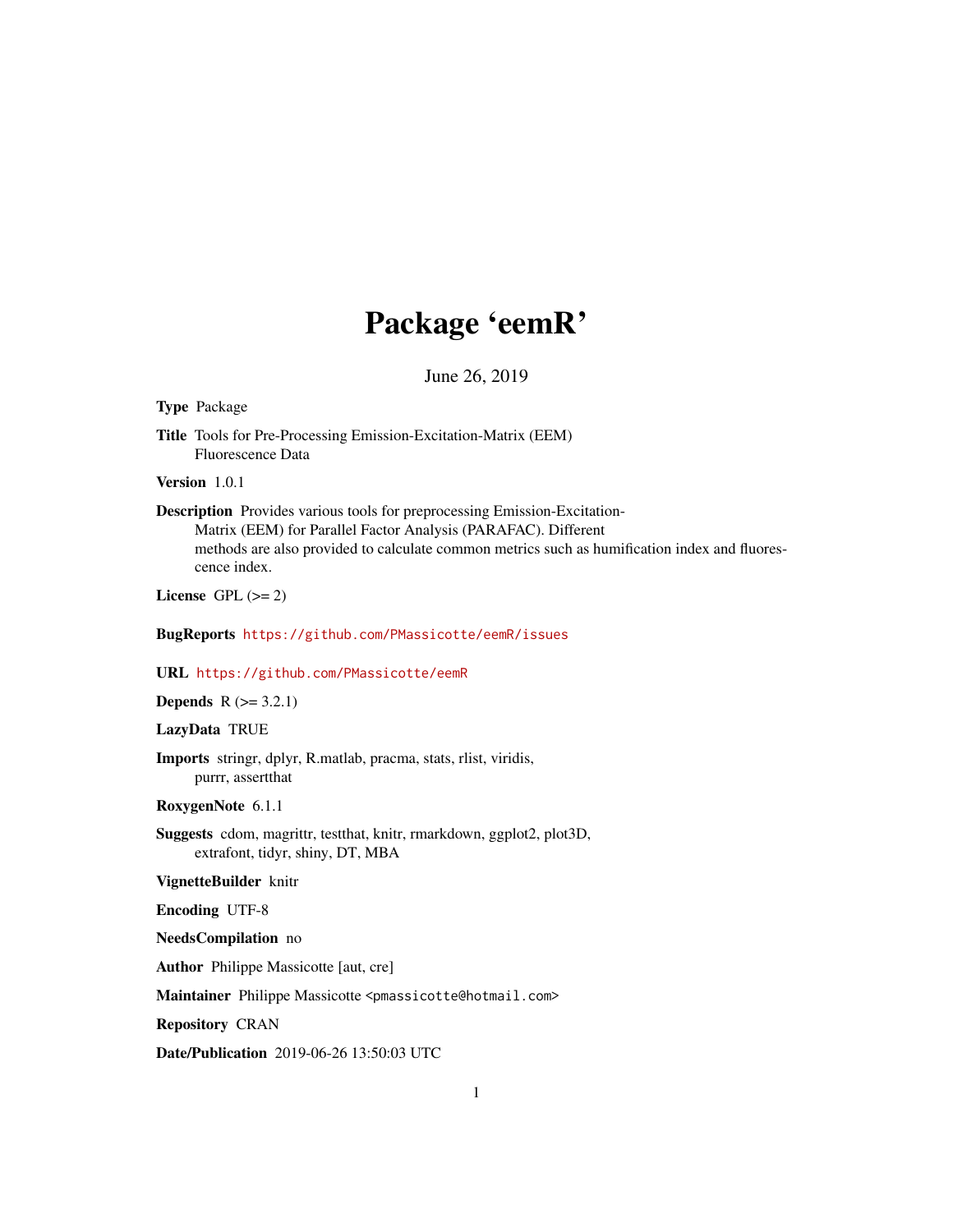# <span id="page-1-0"></span>R topics documented:

|       | eem |                |
|-------|-----|----------------|
|       |     |                |
|       |     | $\overline{4}$ |
|       |     |                |
|       |     |                |
|       |     |                |
|       |     |                |
|       |     |                |
|       |     |                |
|       |     |                |
|       |     |                |
|       |     |                |
|       |     |                |
|       |     |                |
|       |     |                |
|       |     |                |
|       |     |                |
|       |     |                |
|       |     |                |
|       |     |                |
|       |     |                |
|       |     |                |
|       |     |                |
| Index |     | 26             |

absorbance *CDOM absorbance data.*

# Description

Simple absorbance spectra used to test package's functions.

# Usage

```
data("absorbance")
```
# Format

A data frame with 711 rows and 4 variables

# Details

- wavelength. Wavelengths used for measurements (190-900 nm.)
- absorbance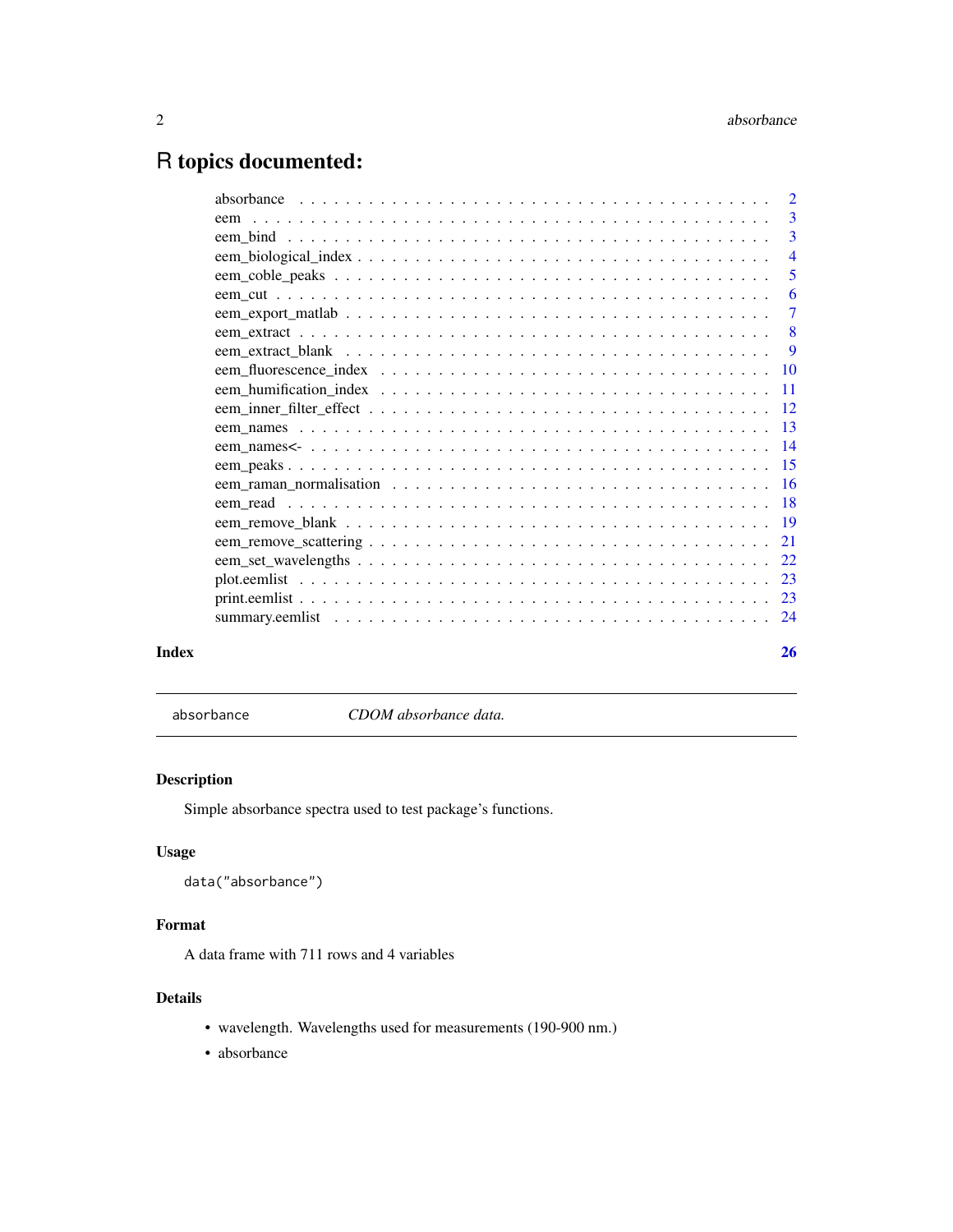<span id="page-2-0"></span>eem 3

# Examples

```
data("absorbance")
plot(absorbance$wavelength, absorbance$sample1,
 type = "1",
 xlab = "Wavelengths", ylab = "Absorbance per meter"
)
lines(absorbance$wavelength, absorbance$sample2, col = "blue")
lines(absorbance$wavelength, absorbance$sample3, col = "red")
```
eem *eem constructor*

# Description

eem constructor

# Usage

eem(data)

# Arguments

data A list containing "file", "x", "em", "ex".

# Value

An object of class eem containing:

- sample The file name of the eem.
- x A matrix with fluorescence values.
- em Emission vector of wavelengths.
- ex Excitation vector of wavelengths.

eem\_bind *Bind eem or eemlist*

# Description

Function to bind EEMs that have been loaded from different folders or have been processed differently.

# Usage

eem\_bind(...)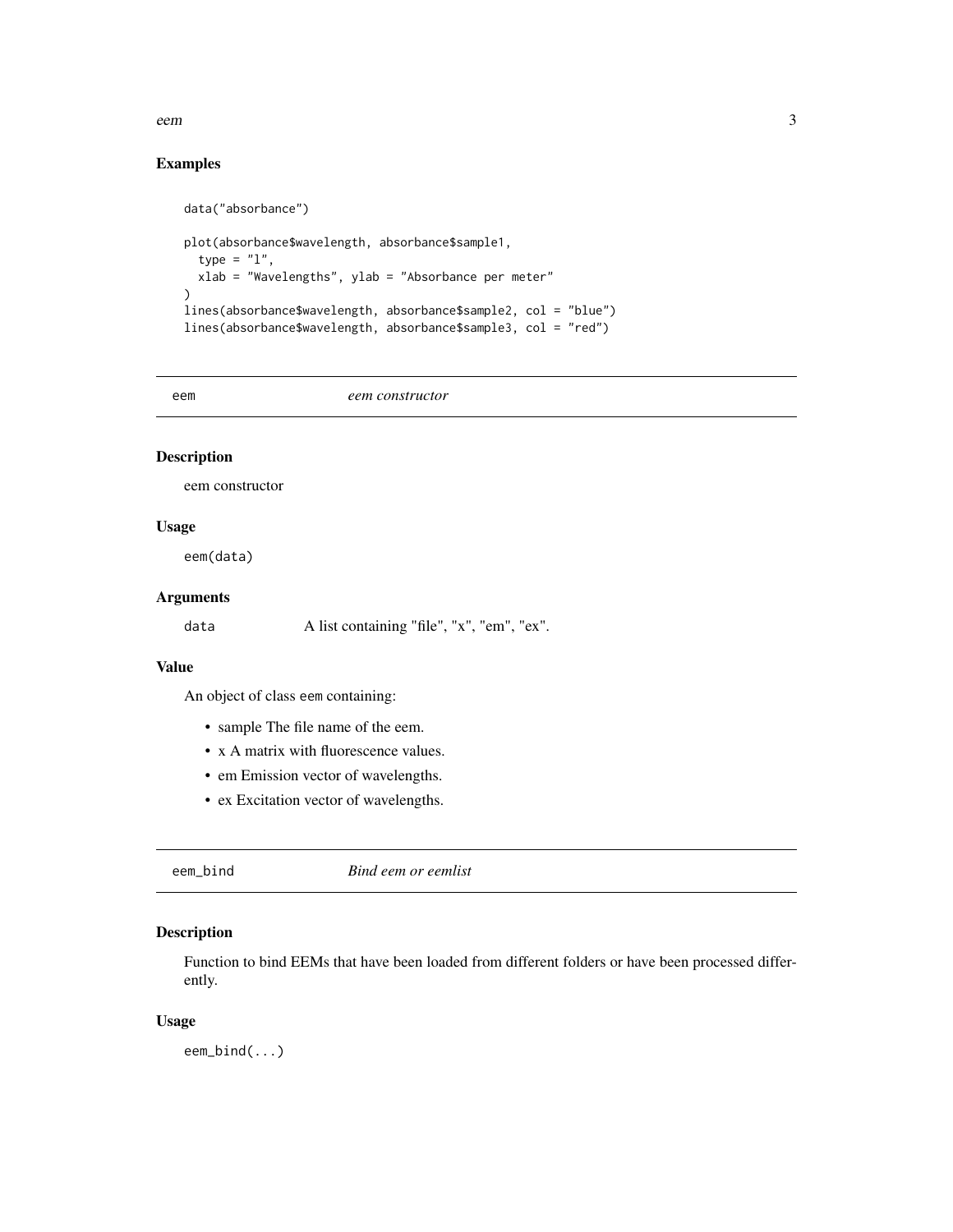#### <span id="page-3-0"></span>Arguments

... One or more object of class eemlist.

# Value

An object of eemlist.

# Examples

```
file <- system.file("extdata/cary/scans_day_1/", "sample1.csv", package = "eemR")
eem <- eem_read(file, import_function = "cary")
```

```
eem <- eem_bind(eem, eem)
```
eem\_biological\_index *Calculate the biological fluorescence index (BIX)*

# Description

The biological fluorescence index (BIX) is calculated by dividing the fluorescence at excitation 310 nm and emission at 380 nm ( $ex = 310$ ,  $em = 380$ ) by that at excitation 310 nm and emission at 430  $nm (ex = 310, em = 430).$ 

#### Usage

```
eem_biological_index(eem, verbose = TRUE)
```
# Arguments

| eem     | An object of class eemlist.                                   |
|---------|---------------------------------------------------------------|
| verbose | Logical determining if additional messages should be printed. |

#### Value

An object of class eemlist.

A data frame containing the biological index (BIX) for each eem.

# Interpolation

Different excitation and emission wavelengths are often used to measure EEMs. Hence, it is possible to have mismatchs between measured wavelengths and wavelengths used to calculate specific metrics. In these circumstances, EEMs are interpolated using the [interp2](#page-0-0) function from the parcma library. A message warning the user will be prompted if data interpolation is performed.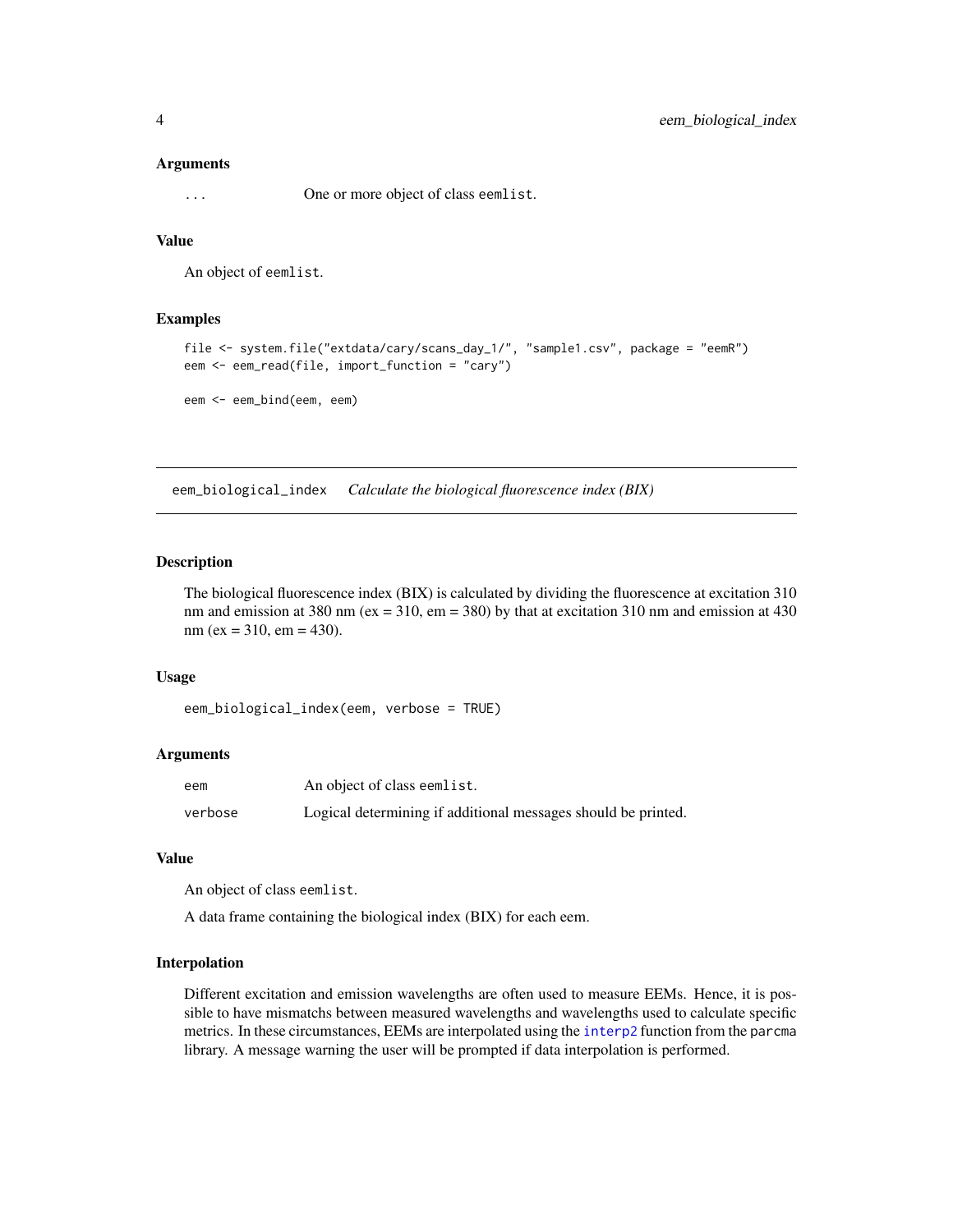# <span id="page-4-0"></span>eem\_coble\_peaks 5

# References

Huguet, A., Vacher, L., Relexans, S., Saubusse, S., Froidefond, J. M., & Parlanti, E. (2009). Properties of fluorescent dissolved organic matter in the Gironde Estuary. Organic Geochemistry, 40(6), 706-719.

<http://doi.org/10.1016/j.orggeochem.2009.03.002>

# See Also

[interp2](#page-0-0)

# Examples

```
file <- system.file("extdata/cary/scans_day_1/", package = "eemR")
eem <- eem_read(file, import_function = "cary")
```
eem\_biological\_index(eem)

eem\_coble\_peaks *Extract fluorescence peaks*

# Description

Extract fluorescence peaks

# Usage

```
eem_coble_peaks(eem, verbose = TRUE)
```
### Arguments

| eem     | An object of class eemlist.                                   |
|---------|---------------------------------------------------------------|
| verbose | Logical determining if additional messages should be printed. |

# Details

According to Coble (1996), peaks are defined as follow:

Peak B: ex = 275 nm, em = 310 nm

Peak T: ex = 275 nm, em = 340 nm

Peak A: ex = 260 nm, em = 380:460 nm

Peak M: ex = 312 nm, em = 380:420 nm

peak C: ex = 350 nm, em = 420:480 nm

Given that peaks A, M and C are not defined at fix emission wavelength, the maximum fluorescence value in the region is extracted.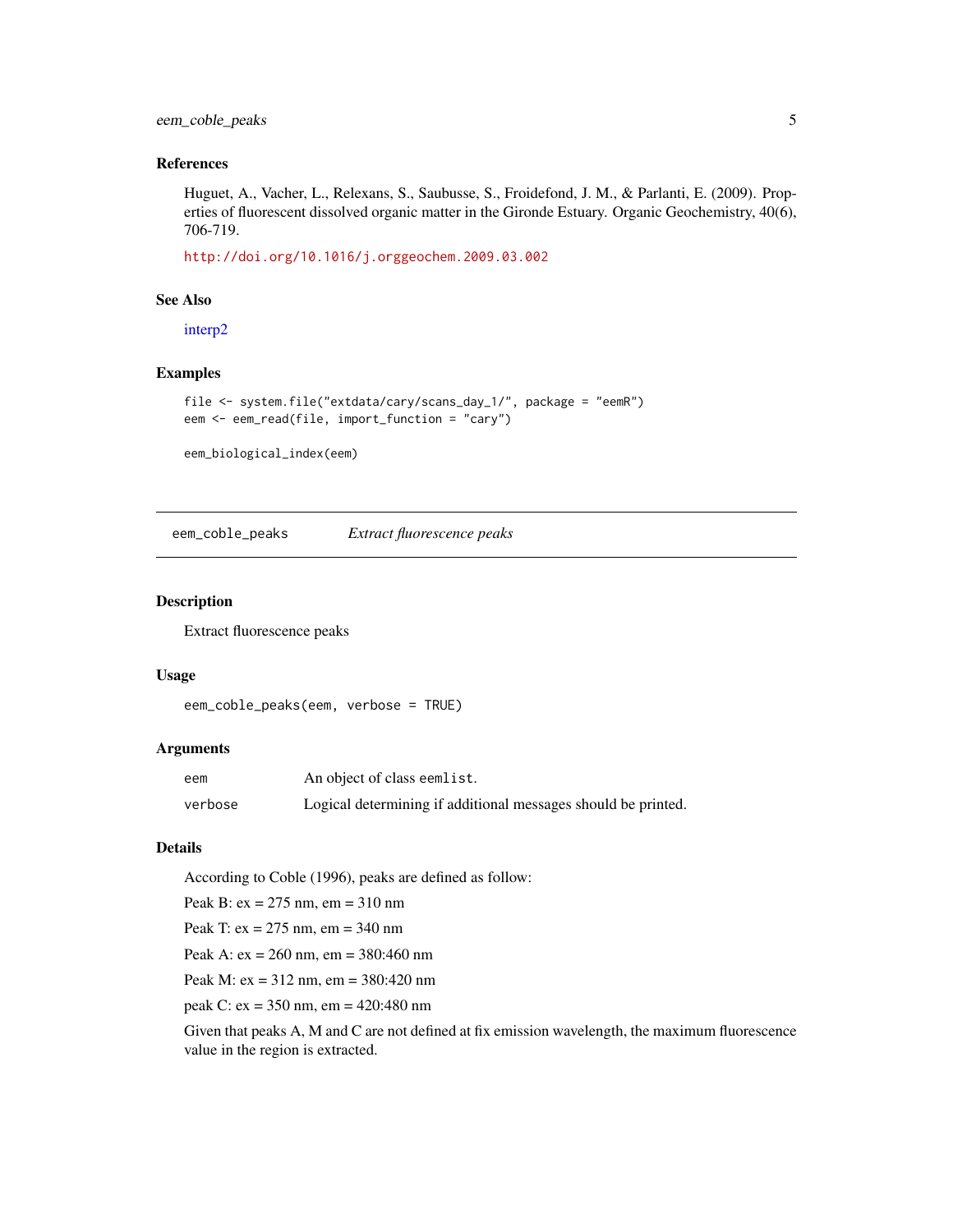# <span id="page-5-0"></span>Value

An object of class eemlist.

A data frame containing peaks B, T, A, M and C for each eem. See details for more information.

# Interpolation

Different excitation and emission wavelengths are often used to measure EEMs. Hence, it is possible to have mismatchs between measured wavelengths and wavelengths used to calculate specific metrics. In these circumstances, EEMs are interpolated using the [interp2](#page-0-0) function from the parcma library. A message warning the user will be prompted if data interpolation is performed.

# References

Coble, P. G. (1996). Characterization of marine and terrestrial DOM in seawater using excitationemission matrix spectroscopy. Marine Chemistry, 51(4), 325-346.

[http://doi.org/10.1016/0304-4203\(95\)00062-3](http://doi.org/10.1016/0304-4203(95)00062-3)

# See Also

[interp2](#page-0-0)

# Examples

```
file <- system.file("extdata/cary/scans_day_1/", "sample1.csv", package = "eemR")
eem <- eem_read(file, import_function = "cary")
```
eem\_coble\_peaks(eem)

| eem | -cut |
|-----|------|
|     |      |

Cut emission and/or excitation wavelengths from EEMs

# Description

Cut emission and/or excitation wavelengths from EEMs

#### Usage

```
eem_cut(eem, ex, em, exact = TRUE, fill_with_na = FALSE)
```
#### Arguments

| eem          | An object of class eemlist.                                                                                                                          |
|--------------|------------------------------------------------------------------------------------------------------------------------------------------------------|
| ex           | A numeric vector of excitation wavelengths to be removed.                                                                                            |
| em           | A numeric vector of emission wavelengths to be removed.                                                                                              |
| exact        | Logical. If TRUE, only wavelengths matching em and/or ex will be removed. If<br>FALSE, all wavelengths in the range of em and/or ex will be removed. |
| fill_with_na | Logical. If TRUE, fluorescence values at specified wavelengths will be replaced<br>with NA. If FALSE, these values will be removed.                  |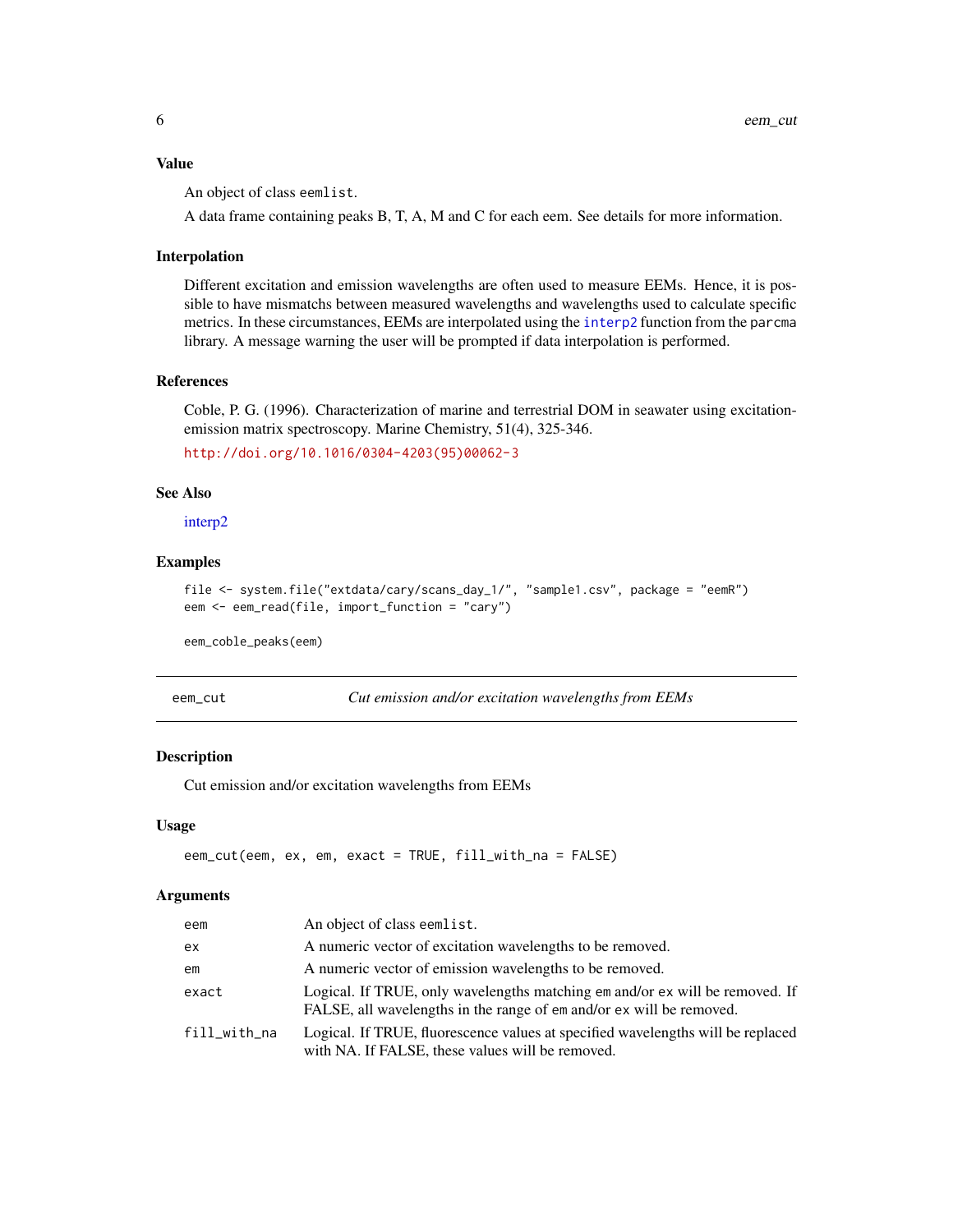<span id="page-6-0"></span>eem\_export\_matlab 7

# Value

An object of class eemlist.

#### Examples

```
# Open the fluorescence eem
file <- system.file("extdata/cary/scans_day_1/", "sample1.csv", package = "eemR")
eem <- eem_read(file, import_function = "cary")
plot(eem)
# Cut few excitation wavelengths
eem <- eem_cut(eem, ex = c(220, 225, 230, 230))
plot(eem)
eem <- eem_read(file, import_function = "cary")
eem <- eem_cut(eem, em = 350:400, fill_with_na = TRUE)
plot(eem)
```
eem\_export\_matlab *Export EEMs to Matlab*

# Description

Export EEMs to Matlab

#### Usage

```
eem_export_matlab(file, ...)
```
# Arguments

| file    | The mat file name where to export the structure. |
|---------|--------------------------------------------------|
| $\cdot$ | One or more object of class eemlist.             |

### Details

The function exports EEMs into PARAFAC-ready Matlab .mat file usable by the [drEEM](http://www.models.life.ku.dk/drEEM) toolbox.

# Value

A structure named OriginalData is created and contains:

nSample The number of eems.

nEx The number of excitation wavelengths.

nEm The number of emission wavelengths.

Ex A vector containing excitation wavelengths.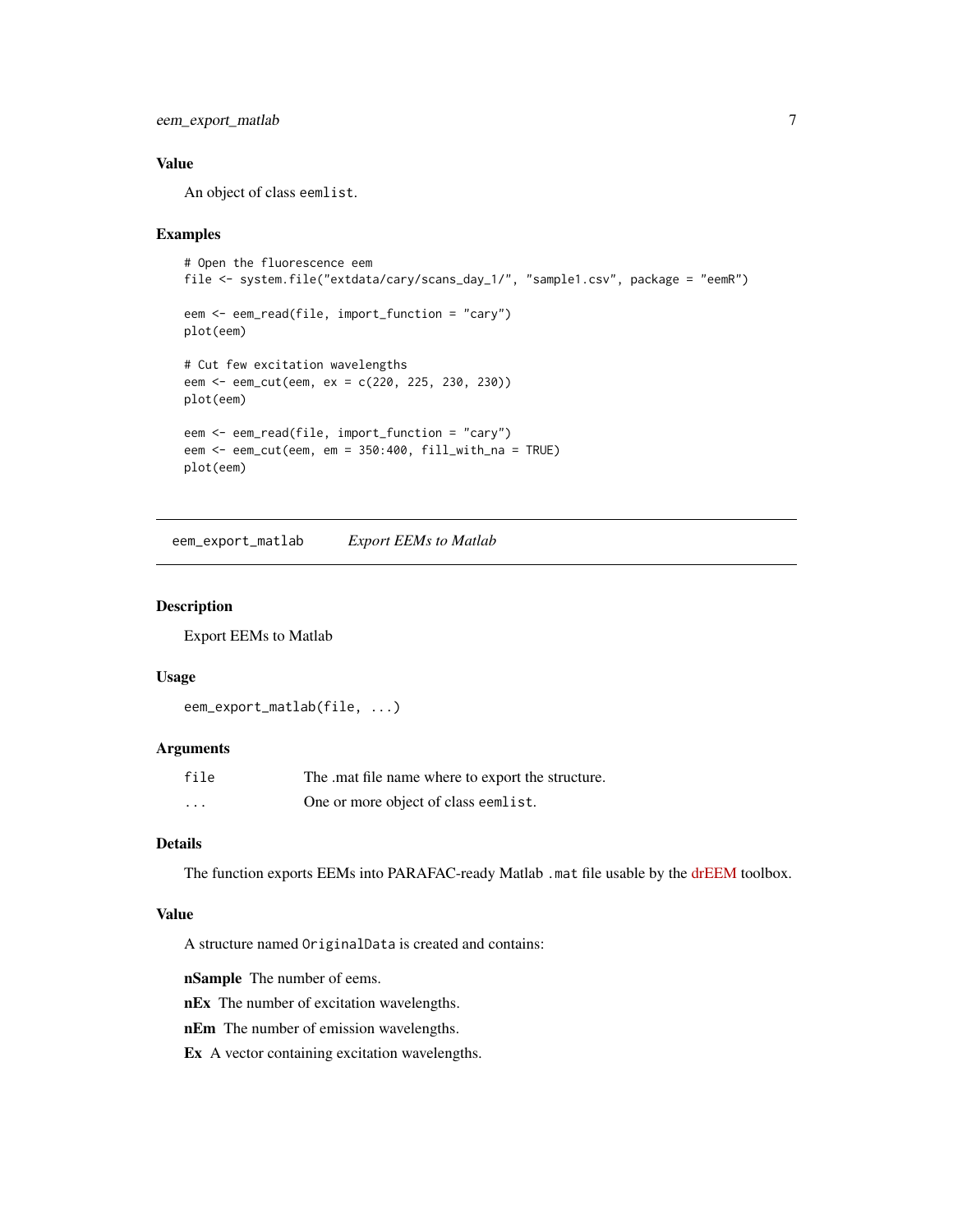<span id="page-7-0"></span>8 eem\_extract

Em A vector containing emission wavelengths.

X A 3D matrix (nSample X nEx X nEm) containing EEMs.

sample\_name The list of sample names (i.e. file names) of the imported EEMs.

#### Known bug in export

eemR uses R.Matlab to export the the fluorescence data into a matfile. However, there is currently a bug in the latter package that require the user to reshape the exported data once in Matlab. This can be done using the following command: load('OriginalData.mat'); OriginalData.X = reshape(OriginalData.X, C

# Examples

```
file <- system.file("extdata/cary/", package = "eemR")
eem <- eem_read(file, recursive = TRUE, import_function = "cary")
export_to <- paste(tempfile(), ".mat", sep = "")
```
eem\_export\_matlab(export\_to, eem)

eem\_extract *Extract EEM samples*

# Description

Extract EEM samples

#### Usage

```
eem_extract(eem, sample, keep = FALSE, ignore_case = FALSE,
 verbose = TRUE)
```
#### Arguments

| eem         | An object of class eemlist.                                                                    |
|-------------|------------------------------------------------------------------------------------------------|
| sample      | Either numeric of character vector. See details for more information.                          |
| keep        | logical. If TRUE, the specified sample will be returned. If FALSE, they will be<br>removed.    |
| ignore_case | Logical, should sample name case should be ignored (TRUE) or not (FALSE).<br>Default is FALSE. |
| verbose     | Logical determining if removed/extracted eems should be printed on screen.                     |

# Details

sample argument can be either numeric or character vector. If it is numeric, samples at specified index will be removed.

If sample is character, regular expression will be used and all sample names that have a partial or complete match with the expression will be removed. See examples for more details.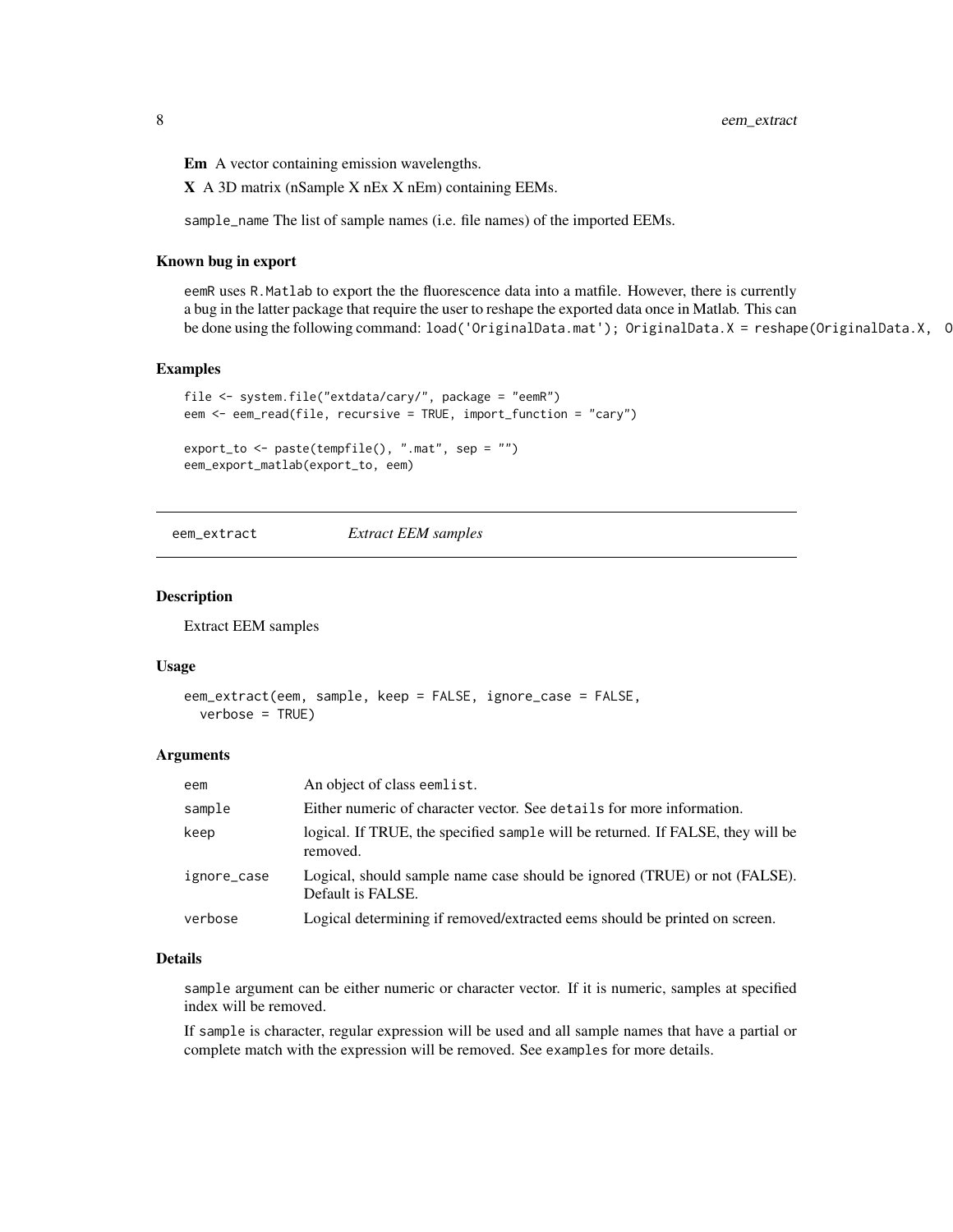# <span id="page-8-0"></span>eem\_extract\_blank 9

# Value

An object of class eemlist.

# Examples

```
folder <- system.file("extdata/cary/scans_day_1", package = "eemR")
eems <- eem_read(folder, import_function = "cary")
```
eems

```
# Remove first and third samples
eem_extract(eems, c(1, 3))
# Remove everything except first and third samples
eem_extract(eems, c(1, 3), keep = TRUE)
# Remove all samples containing "3" in their names.
eem_extract(eems, "3")
```

```
# Remove all samples containing either character "s" or character "2" in their names.
eem_extract(eems, c("s", "2"))
```

```
# Remove all samples containing "blank" or "nano"
eem_extract(eems, c("blank", "nano"))
```
eem\_extract\_blank *Extract blank EEM*

# Description

```
Extract blank EEM
```
# Usage

```
eem_extract_blank(eem, average = TRUE)
```
# Arguments

| eem     | An object of class eemlist.                  |
|---------|----------------------------------------------|
| average | Logical. If TRUE blank EEMs will be averaged |

# Value

An object of class eemlist.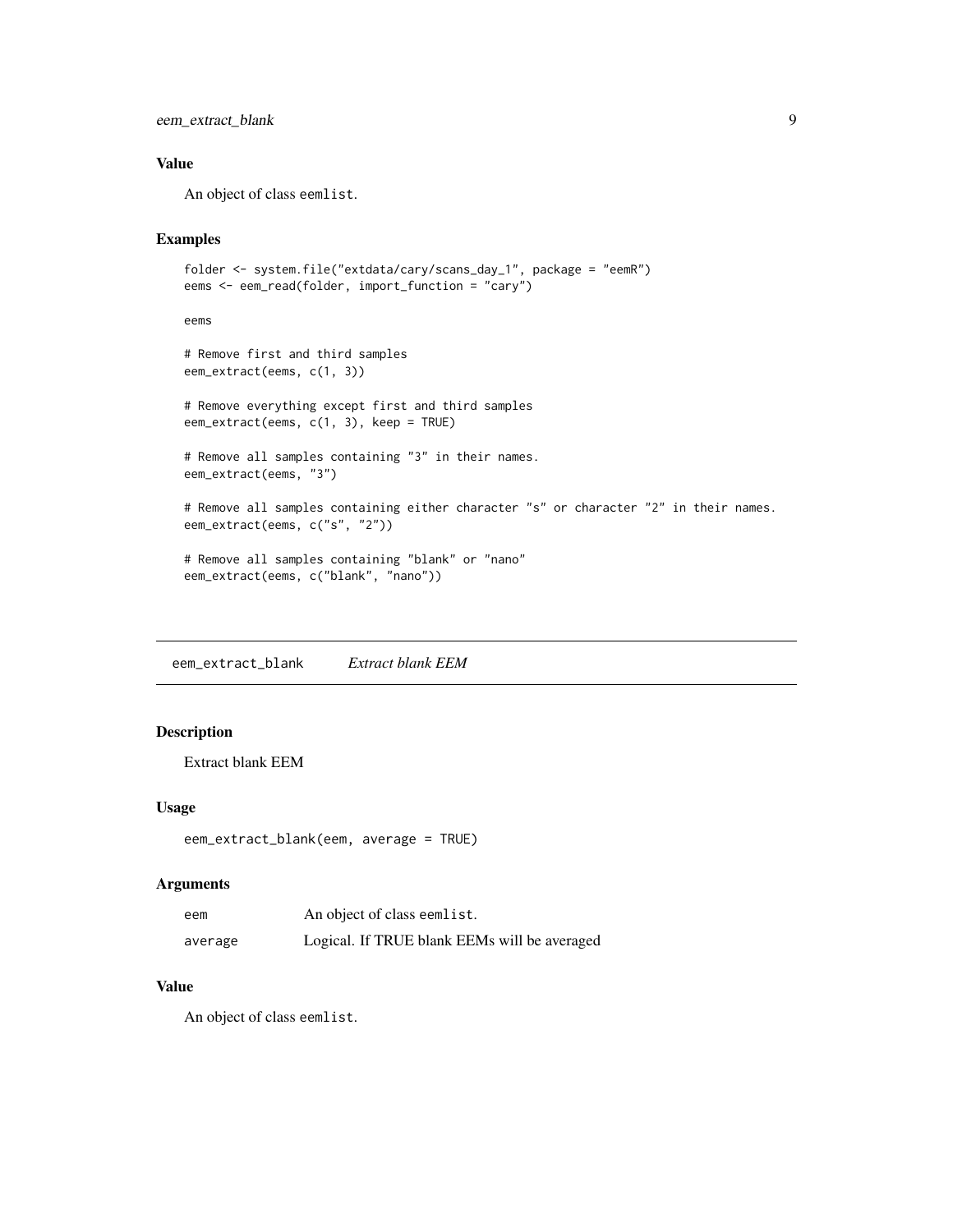<span id="page-9-0"></span>eem\_fluorescence\_index

*Calculate the fluorescence index (FI)*

# Description

Calculate the fluorescence index (FI)

# Usage

eem\_fluorescence\_index(eem, verbose = TRUE)

# Arguments

| eem     | An object of class eemlist.                                   |
|---------|---------------------------------------------------------------|
| verbose | Logical determining if additional messages should be printed. |

# Value

An object of class eemlist.

A data frame containing fluorescence index (FI) for each eem.

# Interpolation

Different excitation and emission wavelengths are often used to measure EEMs. Hence, it is possible to have mismatchs between measured wavelengths and wavelengths used to calculate specific metrics. In these circumstances, EEMs are interpolated using the [interp2](#page-0-0) function from the parcma library. A message warning the user will be prompted if data interpolation is performed.

# References

<http://doi.wiley.com/10.4319/lo.2001.46.1.0038>

# See Also

[interp2](#page-0-0)

#### Examples

```
file <- system.file("extdata/cary/scans_day_1/", "sample1.csv", package = "eemR")
eem <- eem_read(file, import_function = "cary")
```
eem\_fluorescence\_index(eem)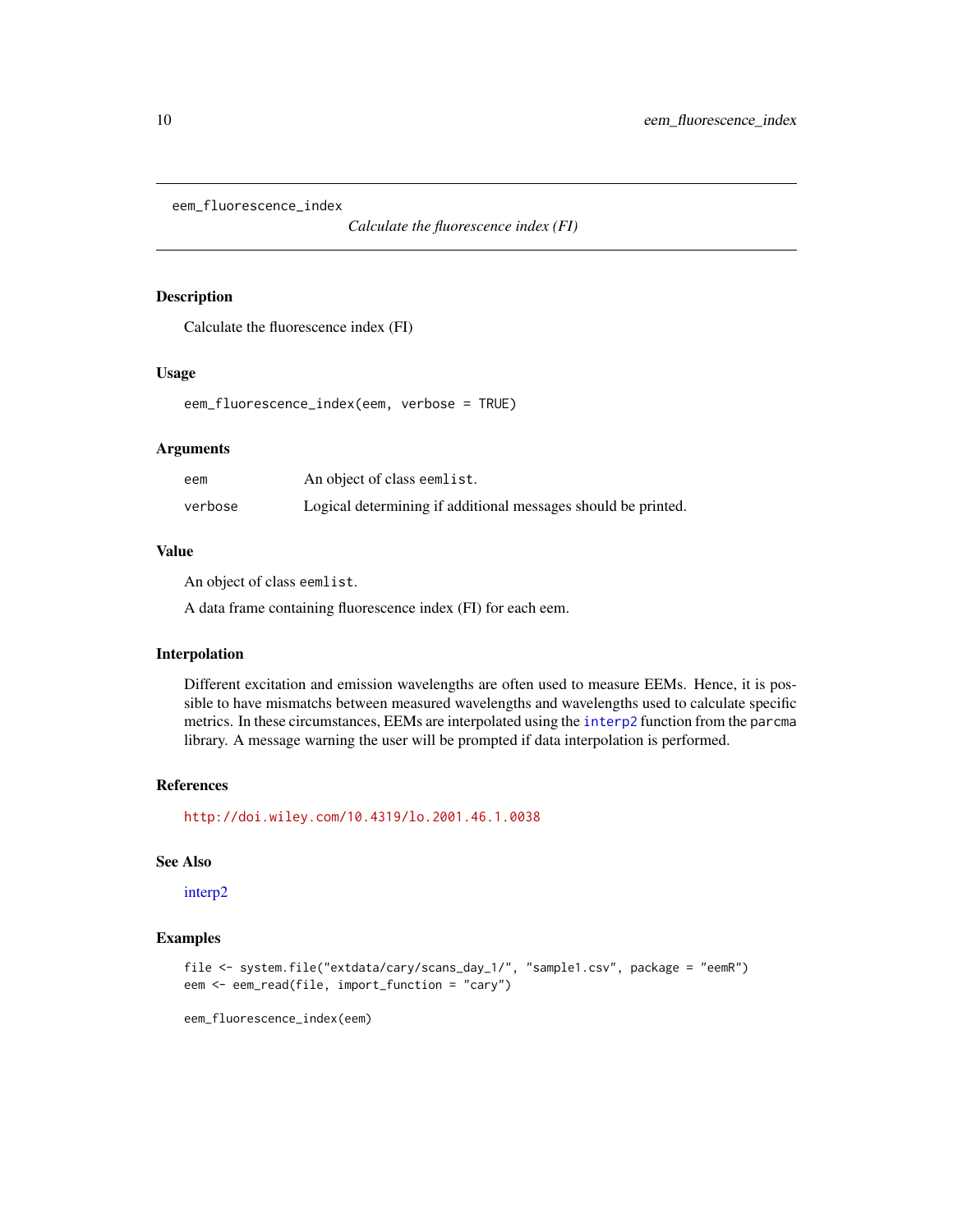<span id="page-10-0"></span>eem\_humification\_index

*Calculate the fluorescence humification index (HIX)*

# **Description**

The fluorescence humification index (HIX), which compares two broad aromatic dominated fluorescence maxima, is calculated at 254 nm excitation by dividing the sum of fluorescence intensities between emission 435 to 480 nm by the the sum of fluorescence intensities between 300 to 345 nm.

# Usage

```
eem_humification_index(eem, scale = FALSE, verbose = TRUE)
```
# Arguments

| eem     | An object of class eemlist.                                                                        |
|---------|----------------------------------------------------------------------------------------------------|
| scale   | Logical indicating if HIX should be scaled, default is FALSE. See details for<br>more information. |
| verbose | Logical determining if additional messages should be printed.                                      |

# Value

An object of class eemlist.

A data frame containing the humification index (HIX) for each eem.

#### Interpolation

Different excitation and emission wavelengths are often used to measure EEMs. Hence, it is possible to have mismatchs between measured wavelengths and wavelengths used to calculate specific metrics. In these circumstances, EEMs are interpolated using the [interp2](#page-0-0) function from the parcma library. A message warning the user will be prompted if data interpolation is performed.

# References

Ohno, T. (2002). Fluorescence Inner-Filtering Correction for Determining the Humification Index of Dissolved Organic Matter. Environmental Science & Technology, 36(4), 742-746.

<http://doi.org/10.1021/es0155276>

### See Also

[interp2](#page-0-0)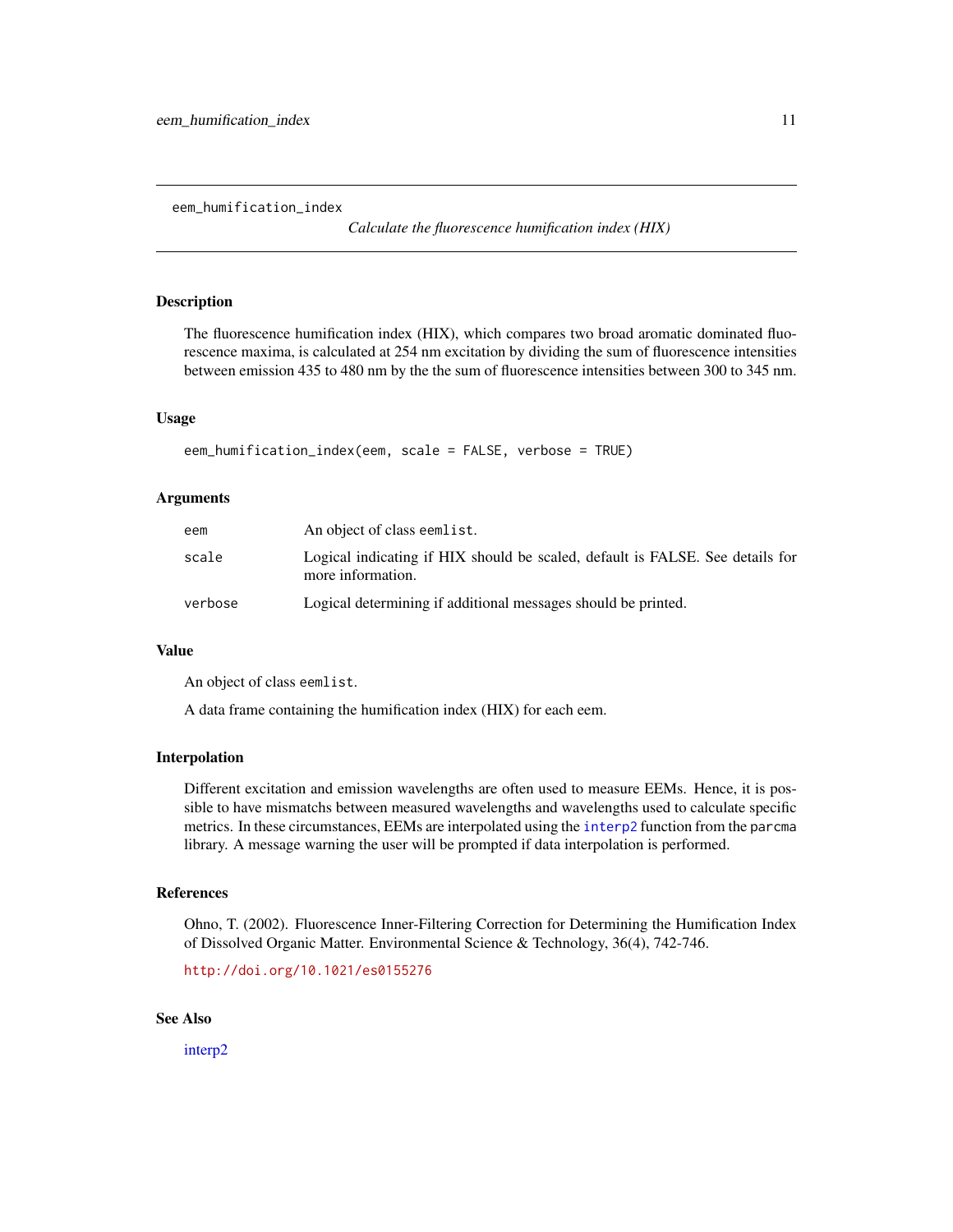# Examples

```
file <- system.file("extdata/cary/scans_day_1/", package = "eemR")
eem <- eem_read(file, import_function = "cary")
```
eem\_humification\_index(eem)

eem\_inner\_filter\_effect

*Inner-filter effect correction*

# Description

Inner-filter effect correction

# Usage

```
eem_inner_filter_effect(eem, absorbance, pathlength = 1)
```
#### Arguments

| eem        | An object of class eemlist.                                                                                                |
|------------|----------------------------------------------------------------------------------------------------------------------------|
| absorbance | A data frame with:                                                                                                         |
|            | <b>wavelength</b> A numeric vector containing wavelengths.<br>One or more numeric vectors containing absorbance spectra.   |
| pathlength | A numeric value indicating the pathlength (in cm) of the cuvette used for ab-<br>sorbance measurement. Default is 1 (1cm). |

# Details

The inner-filter effect correction procedure is assuming that fluorescence has been measured in 1 cm cuvette. Hence, absorbance will be converted per cm. Note that absorbance spectra should be provided (i.e. not absorption).

# Value

An object of class eemlist.

An object of class eem containing:

- sample The file name of the eem.
- x A matrix with fluorescence values.
- em Emission vector of wavelengths.
- ex Excitation vector of wavelengths.

<span id="page-11-0"></span>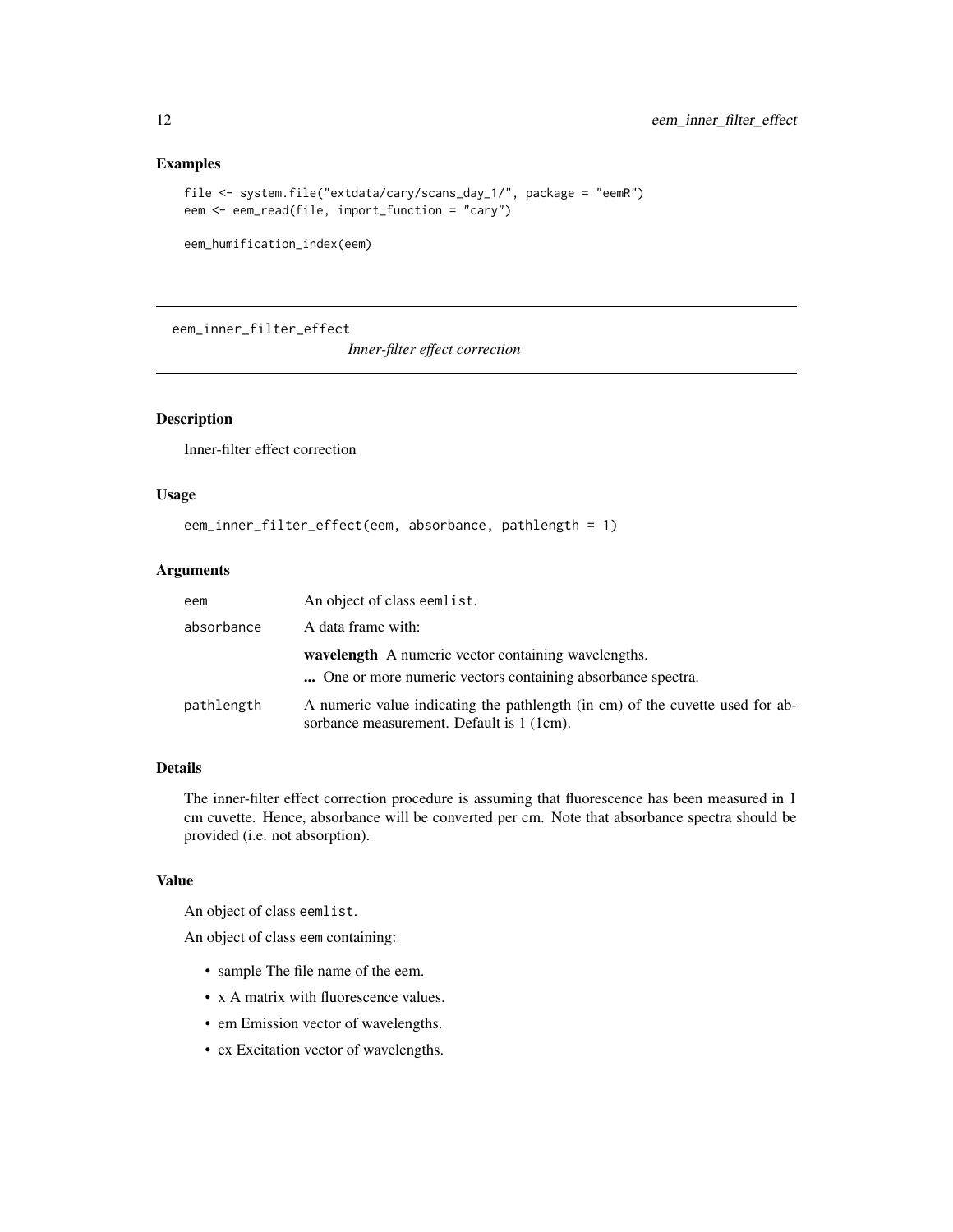# <span id="page-12-0"></span>eem\_names 13

#### Names matching

The names of absorbance variables are expected to match those of the eems. If the appropriate absorbance spectrum is not found, an uncorrected eem will be returned and a warning message will be printed.

### Sample dilution

Kothawala et al. 2013 have shown that a 2-fold dilution was required for sample presenting total absorbance  $> 1.5$  in a 1 cm cuvette. Accordingly, a message will warn the user if total absorbance is greater than this threshold.

# References

Parker, C. a., & Barnes, W. J. (1957). Some experiments with spectrofluorometers and filter fluorimeters. The Analyst, 82(978), 606. <http://doi.org/10.1039/an9578200606>

Kothawala, D. N., Murphy, K. R., Stedmon, C. A., Weyhenmeyer, G. A., & Tranvik, L. J. (2013). Inner filter correction of dissolved organic matter fluorescence. Limnology and Oceanography: Methods, 11(12), 616-630. <http://doi.org/10.4319/lom.2013.11.616>

#### Examples

```
library(eemR)
data("absorbance")
folder <- system.file("extdata/cary/scans_day_1", package = "eemR")
eems <- eem_read(folder, import_function = "cary")
eems <- eem_extract(eems, "nano") # Remove the blank sample
# Remove scattering (1st order)
eems <- eem_remove_scattering(eems, "rayleigh")
eems_corrected <- eem_inner_filter_effect(eems, absorbance = absorbance, pathlength = 1)
op \leq par(mfrow = c(2, 1))
plot(eems, which = 1)
plot(eems_corrected, which = 1)
par(op)
```
eem\_names *The names of an eem or eemlist objects*

# Description

The names of an eem or eemlist objects

#### Usage

eem\_names(eem)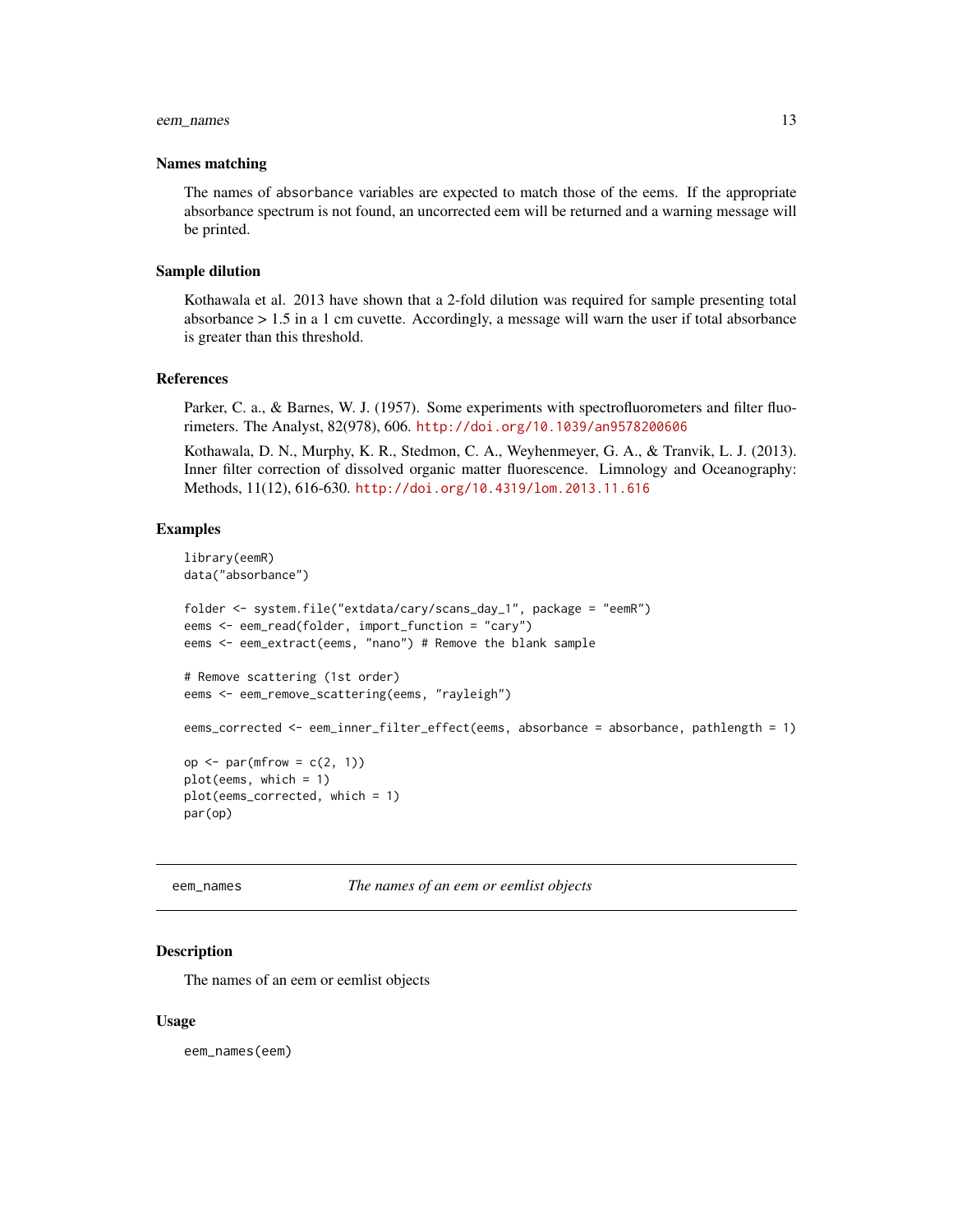#### <span id="page-13-0"></span>Arguments

eem An object of class eemlist.

# Value

An object of class eemlist.

A character vector containing the names of the EEMs.

# Examples

```
file <- system.file("extdata/cary/", package = "eemR")
eem <- eem_read(file, recursive = TRUE, import_function = "cary")
```
eem\_names(eem)

eem\_names<- *Set the sample names of an eem or eemlist objects*

# Description

Set the sample names of an eem or eemlist objects

# Usage

eem\_names(x) <- value

#### Arguments

|       | An object of class eem or eemlist.                                                                                   |  |
|-------|----------------------------------------------------------------------------------------------------------------------|--|
| value | A character vector with new sample names. Must be equal in length to the<br>number of samples in the eem or eemlist. |  |

# Value

An eem or eemlist.

# Examples

```
folder <- system.file("extdata/cary/scans_day_1", package = "eemR")
eems <- eem_read(folder, import_function = "cary")
eem_names(eems)
eem_names(eems) <- c("a", "b", "c", "d")
eem_names(eems)
```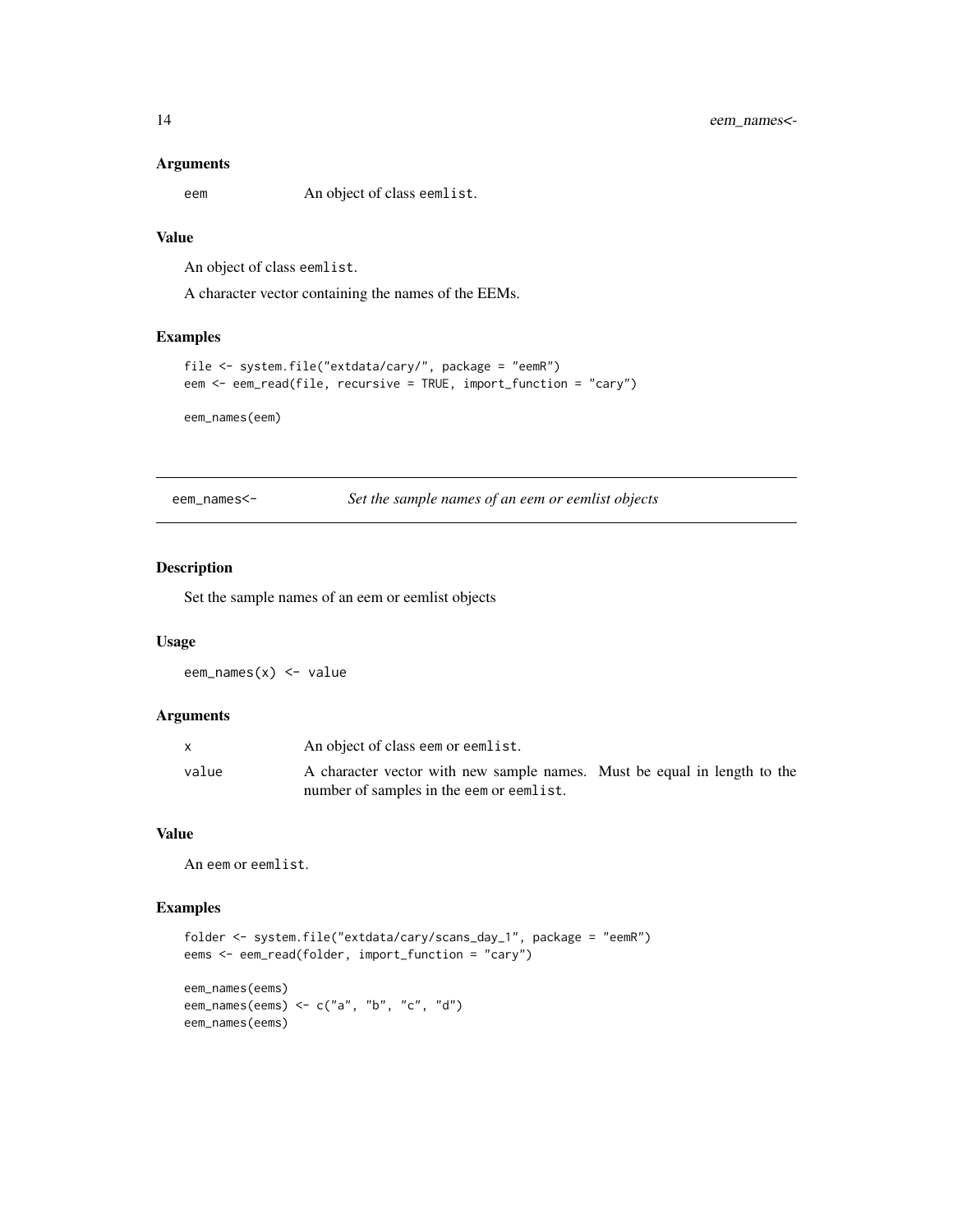<span id="page-14-0"></span>

# Description

Extract fluorescence peaks

### Usage

eem\_peaks(eem, ex, em, verbose = TRUE)

# Arguments

| eem     | An object of class eemlist.                                   |
|---------|---------------------------------------------------------------|
| ex      | A numeric vector with excitation wavelengths.                 |
| em      | A numeric vector with emission wavelengths.                   |
| verbose | Logical determining if additional messages should be printed. |

# Value

An object of class eemlist.

A data frame containing excitation and emission peak values. See details for more information.

# Interpolation

Different excitation and emission wavelengths are often used to measure EEMs. Hence, it is possible to have mismatchs between measured wavelengths and wavelengths used to calculate specific metrics. In these circumstances, EEMs are interpolated using the [interp2](#page-0-0) function from the parcma library. A message warning the user will be prompted if data interpolation is performed.

# See Also

[interp2](#page-0-0)

# Examples

```
file <- system.file("extdata/cary/scans_day_1/", "sample1.csv", package = "eemR")
eem <- eem_read(file, import_function = "cary")
```
eem\_peaks(eem, ex = c(250, 350), em = c(300, 400))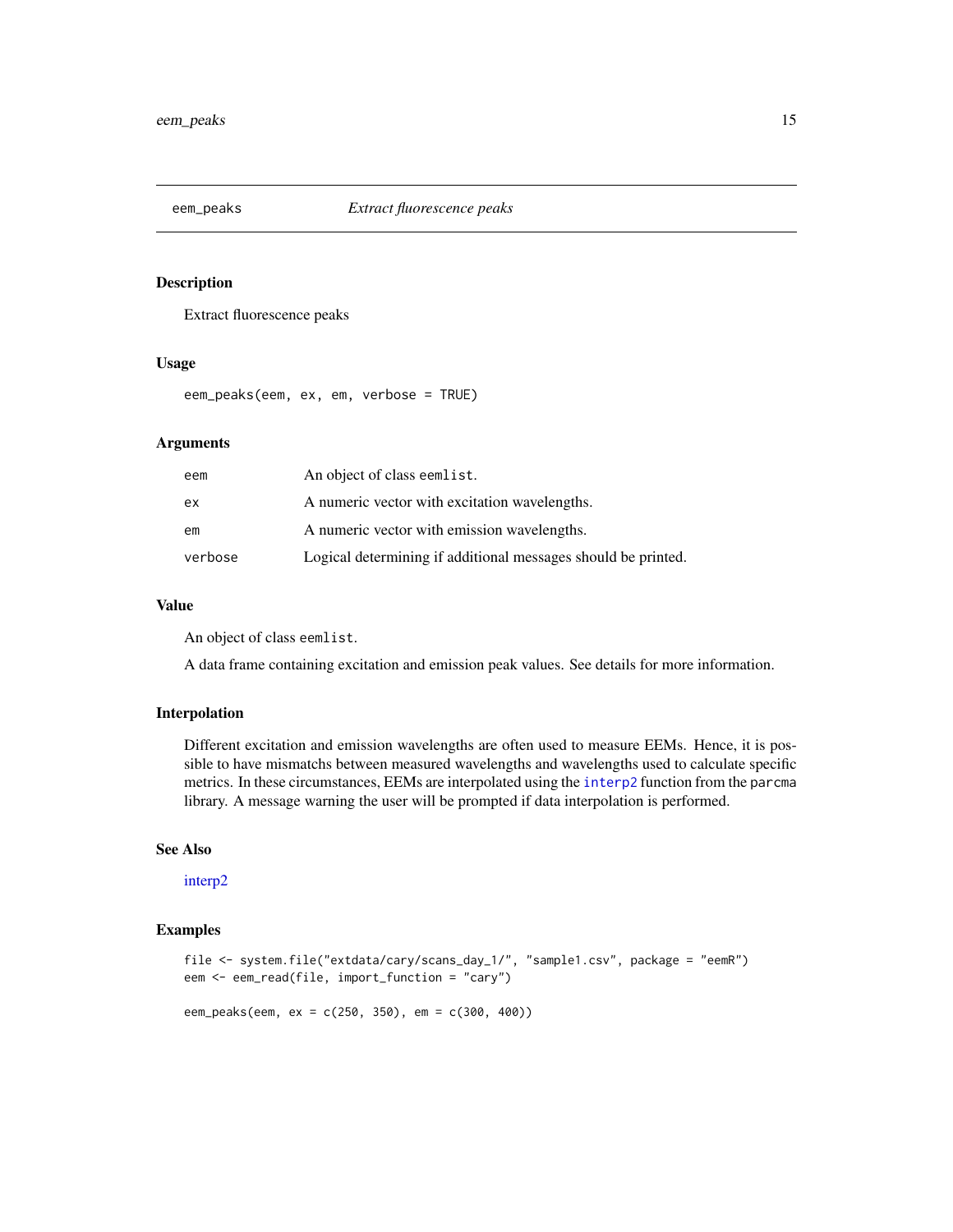```
eem_raman_normalisation
```
*Fluorescence Intensity Calibration Using the Raman Scatter Peak of Water*

#### Description

Normalize fluorescence intensities to the standard scale of Raman Units (R.U).

### Usage

```
eem_raman_normalisation(eem, blank = NA)
```
# Arguments

| eem   | An object of class eemlist. |
|-------|-----------------------------|
| blank | An object of class eemlist. |

# Details

The function will first try to use the provided blank. If the blank is omitted, the function will then try to extract the blank from the eemlist object. This is done by looking for sample names containing one of these complete or partial strings (ignoring case):

- 1. nano
- 2. miliq
- 3. milliq
- 4. mq
- 5. blank

Note that if blank is omitted, the function will group the eemlist based on file location and will assumes that there is a blank sample in each folder. In that context, the blank will be used on each sample in the same folder. If more than one blank is found they will be averaged (a message will be printed if this appends).

Consider the following example where there are two folders that could represent scans performed on two different days 'scans\_day\_1' and 'scans\_day\_2'.

| scans_day_1 |             |
|-------------|-------------|
|             | nano.csv    |
|             | sample1.csv |
|             | sample2.csv |
|             | sample3.csv |
| scans_day_2 |             |
|             | blank.csv   |
|             | s1.csv      |
|             | s2.csv      |
|             | s3.csv      |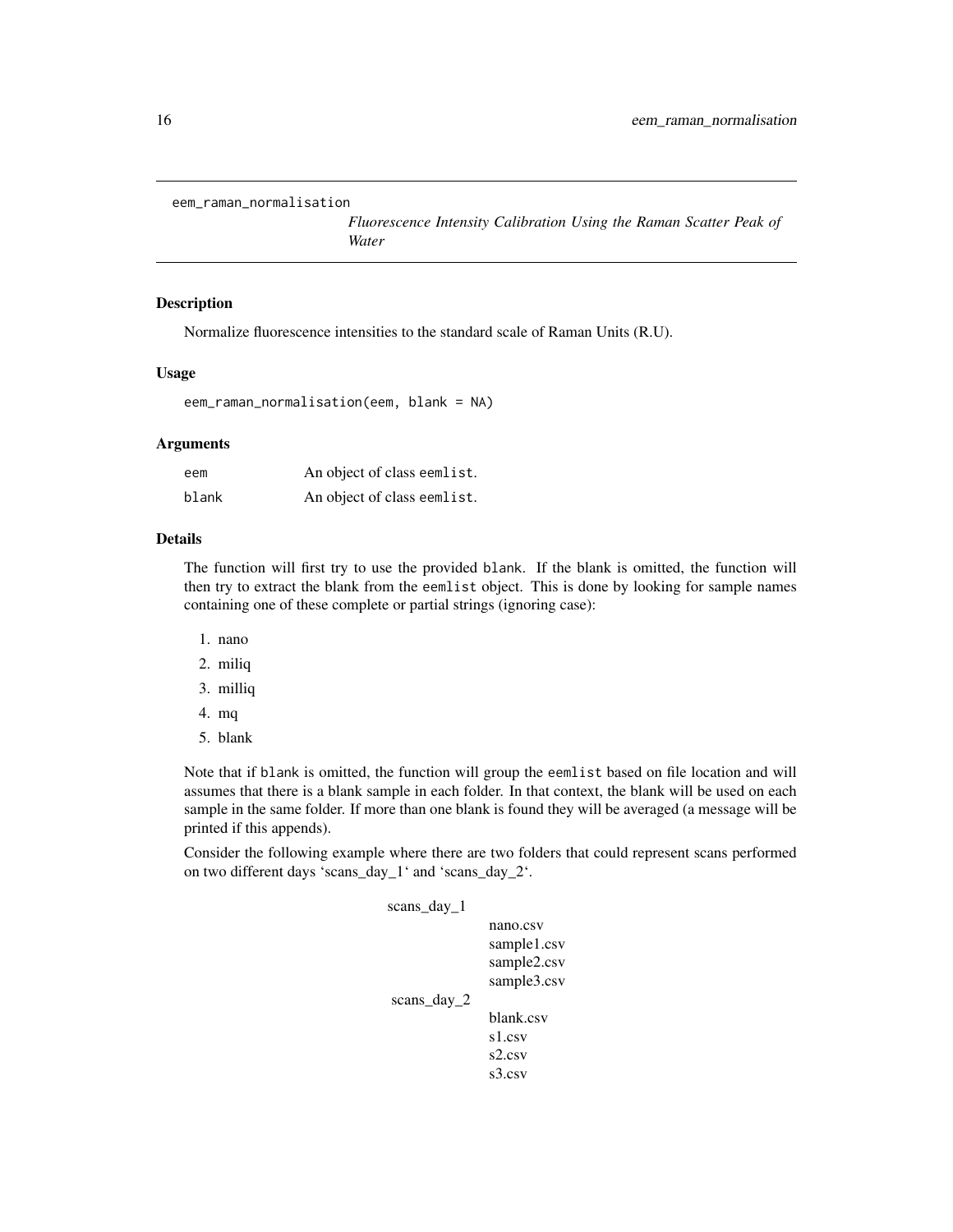In each folder there are three samples and one blank files. In that context, 'eem\_remove\_blank()' will use the blank 'nano.csv' from 'sample1.csv', 'sample2.csv' and 'sample3.csv'. The same strategy will be used for files in folder 'scans day  $2<sup>1</sup>$  but with blank named 'blank.csv'.

Note that the blanks eem are not returned by the function.

The normalization procedure consists in dividing all fluorescence intensities by the area (integral) of the Raman peak. The peak is located at excitation of 350 nm.  $(ex = 370)$  between 371 nm. and 428 nm in emission  $(371 \leq 278)$ . Note that the data is interpolated to make sure that fluorescence at em 350 exist.

#### Value

An object of class eemlist.

An object of class eem containing:

- sample The file name of the eem.
- x A matrix with fluorescence values.
- em Emission vector of wavelengths.
- ex Excitation vector of wavelengths.

# References

Lawaetz, A. J., & Stedmon, C. A. (2009). Fluorescence Intensity Calibration Using the Raman Scatter Peak of Water. Applied Spectroscopy, 63(8), 936-940.

<https://journals.sagepub.com/doi/10.1366/000370209788964548>

Murphy, K. R., Stedmon, C. a., Graeber, D., & Bro, R. (2013). Fluorescence spectroscopy and multi-way techniques. PARAFAC. Analytical Methods, 5(23), 6557.

<http://xlink.rsc.org/?DOI=c3ay41160e>

#### Examples

```
# Open the fluorescence eem
file <- system.file("extdata/cary/scans_day_1", "sample1.csv", package = "eemR")
eem <- eem_read(file, import_function = "cary")
```
plot(eem)

```
# Open the blank eem
file <- system.file("extdata/cary/scans_day_1", "nano.csv", package = "eemR")
blank <- eem_read(file, import_function = "cary")
```

```
# Do the normalisation
eem <- eem_raman_normalisation(eem, blank)
```
plot(eem)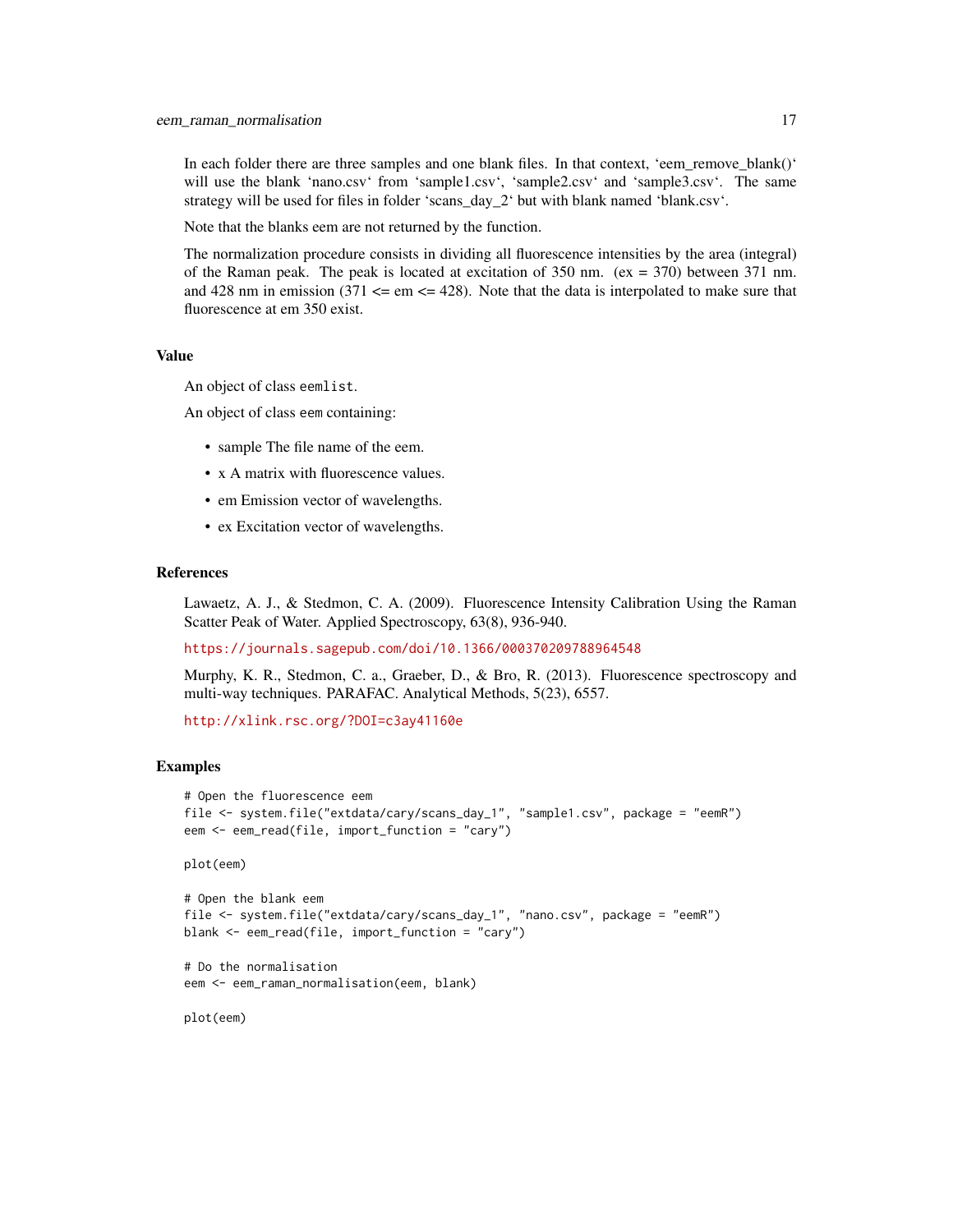<span id="page-17-0"></span>

# Description

Read excitation-emission fluorescence matrix (eem)

# Usage

eem\_read(file, recursive = FALSE, import\_function)

# Arguments

| file            | File name or folder containing fluorescence file $(s)$ .                         |
|-----------------|----------------------------------------------------------------------------------|
| recursive       | logical. Should the listing recurse into directories?                            |
| import_function |                                                                                  |
|                 | Either a character or a user-defined function to import a single eem. If a char- |
|                 | acter, it should be one of "cary", "aqualog", "shimadzu", "fluoromax4". See      |
|                 | browseVignettes("eemR") to learn how to create your own import function.         |

# Details

At the moment, Cary Eclipse, Aqualog and Shimadzu EEMs are supported.

eemR will automatically try to determine from which spectrofluorometer the files originate and load the data accordingly. Note that EEMs are reshaped so X[1, 1] represents the fluorescence intensity at X[min(ex), min(em)].

# Value

If file is a single filename:

An object of class eem containing:

- sample The file name of the eem.
- x A matrix with fluorescence values.
- em Emission vector of wavelengths.
- ex Excitation vector of wavelengths.

If file is a folder, the function returns an object of class eemlist which is simply a list of eem.

#### Examples

```
file <- system.file("extdata/cary/scans_day_1/", package = "eemR")
eems <- eem_read(file, recursive = TRUE, import_function = "cary")
```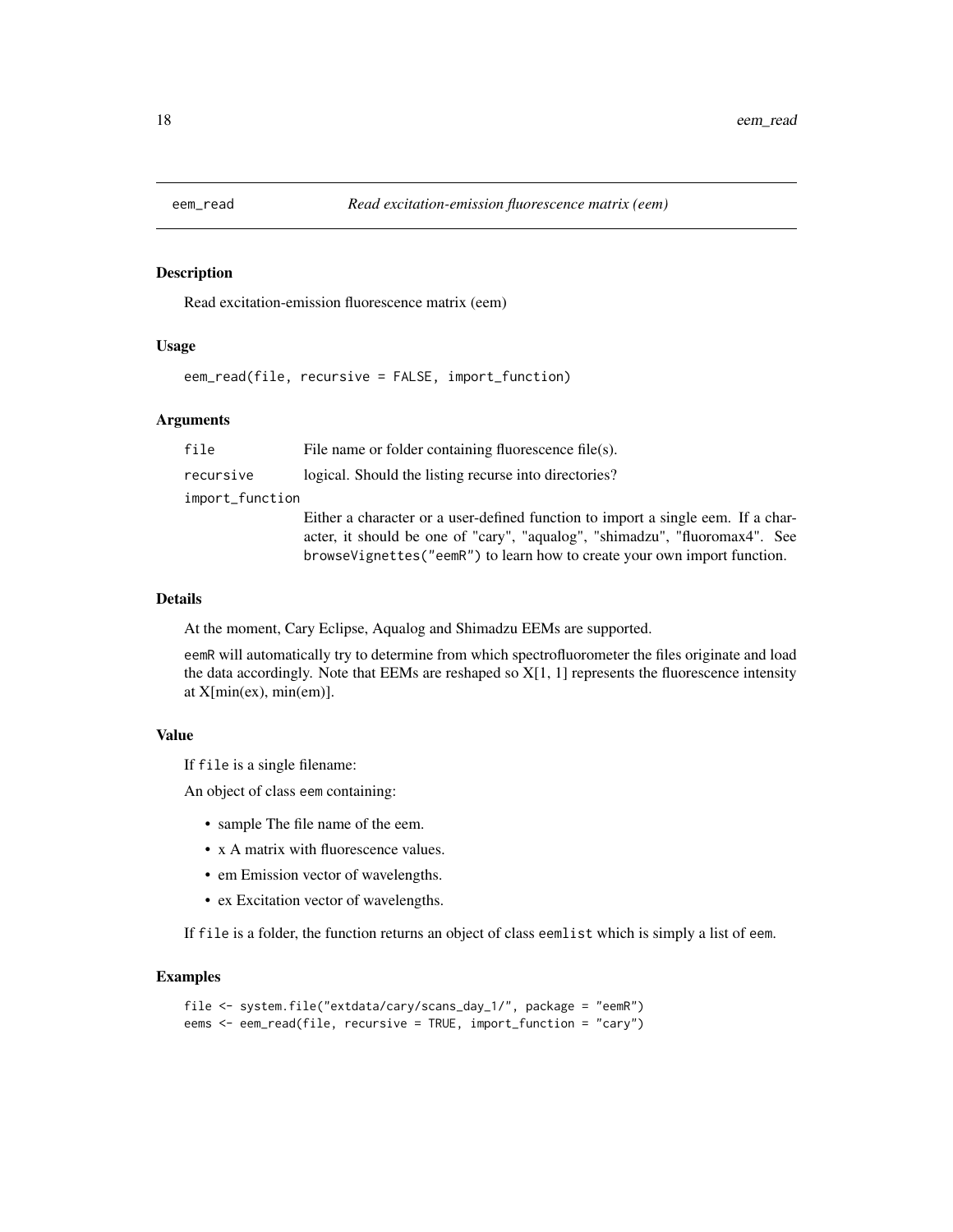# <span id="page-18-0"></span>Description

This function is used to remove blank from eems which can help to reduce the effect of scatter bands.

# Usage

eem\_remove\_blank(eem, blank = NA)

# **Arguments**

| eem   | An object of class eemlist. |
|-------|-----------------------------|
| blank | An object of class eemlist. |

# Details

The function will first try to use the provided blank. If the blank is omitted, the function will then try to extract the blank from the eemlist object. This is done by looking for sample names containing one of these complete or partial strings (ignoring case):

- 1. nano
- 2. miliq
- 3. milliq
- 4. mq
- 5. blank

Note that if blank is omitted, the function will group the eemlist based on file location and will assumes that there is a blank sample in each folder. In that context, the blank will be used on each sample in the same folder. If more than one blank is found they will be averaged (a message will be printed if this appends).

Consider the following example where there are two folders that could represent scans performed on two different days 'scans\_day\_1' and 'scans\_day\_2'.

| scans day 1 |             |
|-------------|-------------|
|             | nano.csv    |
|             | sample1.csv |
|             | sample2.csv |
|             | sample3.csv |
| scans day 2 |             |
|             | blank.csv   |
|             | s1.csv      |
|             | s2.csv      |
|             | s3.csv      |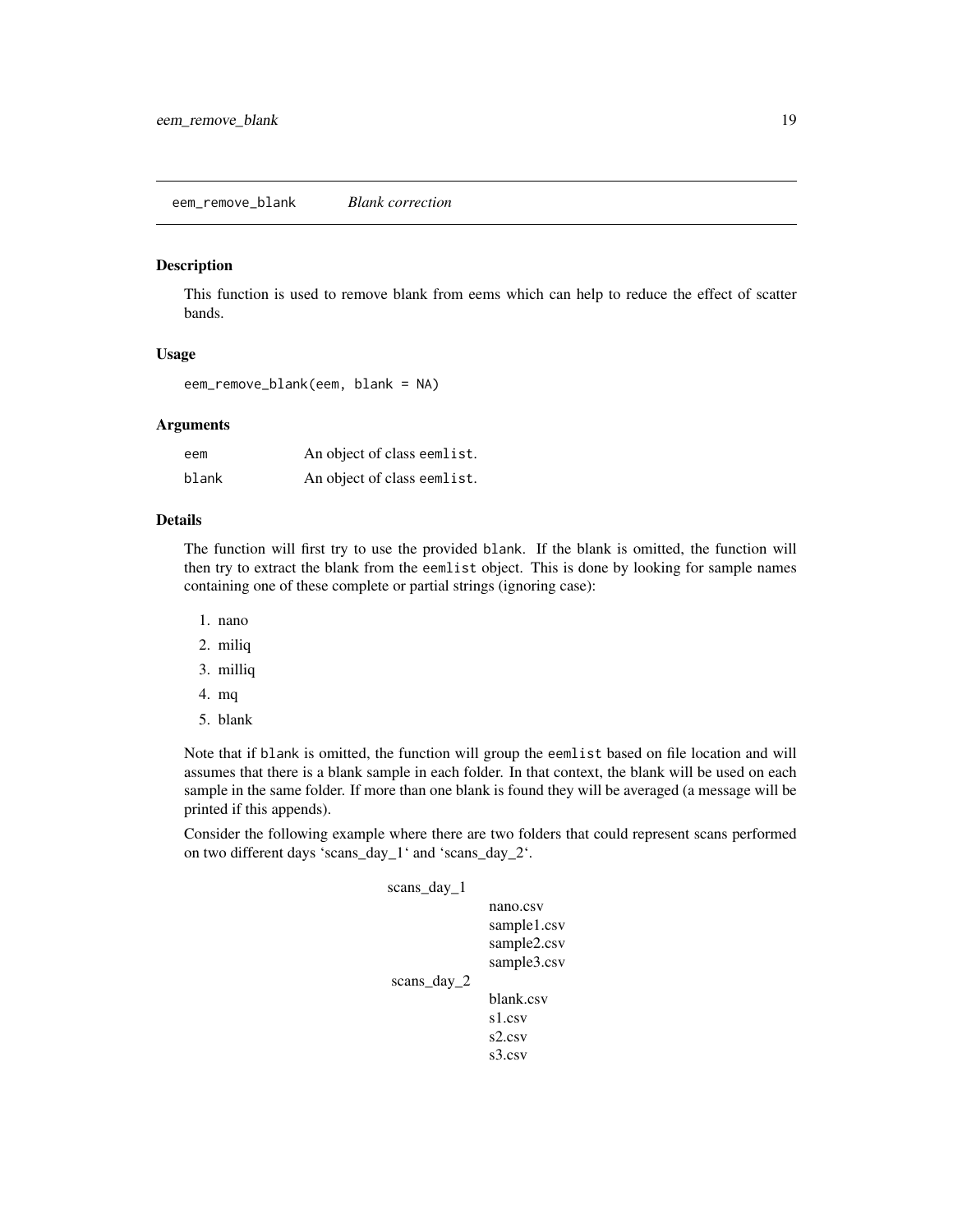In each folder there are three samples and one blank files. In that context, 'eem\_remove\_blank()' will use the blank 'nano.csv' from 'sample1.csv', 'sample2.csv' and 'sample3.csv'. The same strategy will be used for files in folder 'scans day 2' but with blank named 'blank.csv'.

Note that the blanks eem are not returned by the function.

Note that blank correction should be performed before Raman normalization (eem\_raman\_normalisation()). An error will occur if trying to perform blank correction after Raman normalization.

# Value

An object of class eemlist.

# References

Murphy, K. R., Stedmon, C. a., Graeber, D., & Bro, R. (2013). Fluorescence spectroscopy and multi-way techniques. PARAFAC. Analytical Methods, 5(23), 6557. http://doi.org/10.1039/c3ay41160e

```
http://xlink.rsc.org/?DOI=c3ay41160e
```
# Examples

```
## Example 1
```

```
# Open the fluorescence eem
file <- system.file("extdata/cary/scans_day_1", "sample1.csv", package = "eemR")
eem <- eem_read(file, import_function = "cary")
```
plot(eem)

```
# Open the blank eem
file <- system.file("extdata/cary/scans_day_1", "nano.csv", package = "eemR")
blank <- eem_read(file, import_function = "cary")
```
plot(blank)

```
# Remove the blank
eem <- eem_remove_blank(eem, blank)
```
plot(eem)

```
## Example 2
```

```
# Open the fluorescence eem
folder <- system.file("extdata/cary/scans_day_1", package = "eemR")
eems <- eem_read(folder, import_function = "cary")
```

```
plot(eems, which = 3)
```

```
# Open the blank eem
file <- system.file("extdata/cary/scans_day_1", "nano.csv", package = "eemR")
blank <- eem_read(file, import_function = "cary")
```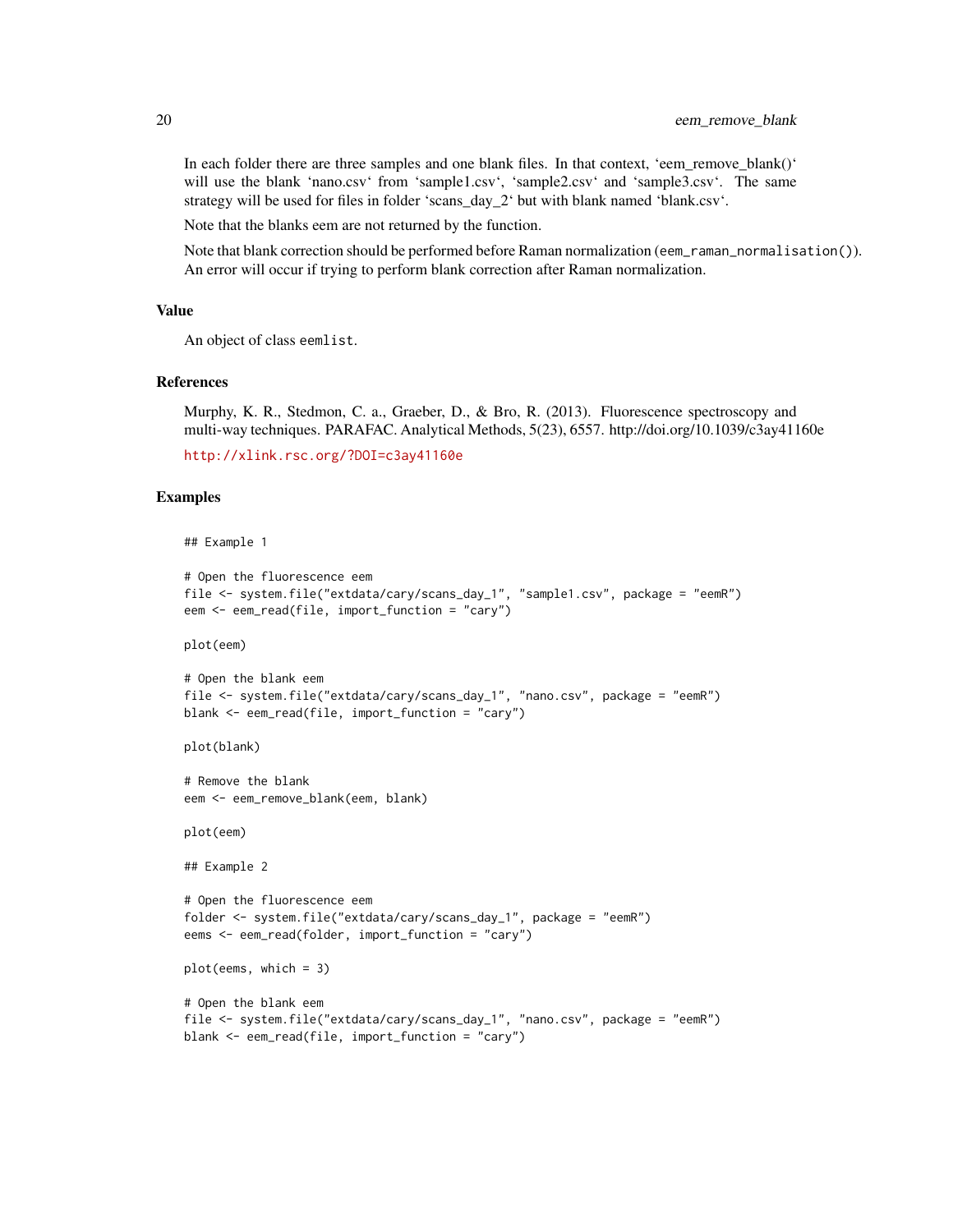# <span id="page-20-0"></span>eem\_remove\_scattering 21

```
plot(blank)
# Remove the blank
eem <- eem_remove_blank(eems, blank)
plot(eems, which = 3)
# Automatic correction
folder <- system.file("extdata/cary/", package = "eemR")
# Look at the folder structure
list.files(folder, "*.csv", recursive = TRUE)
eems <- eem_read(folder, recursive = TRUE, import_function = "cary")
res <- eem_remove_blank(eems)
```
eem\_remove\_scattering *Remove Raman and Rayleigh scattering*

# Description

Remove Raman and Rayleigh scattering

#### Usage

```
eem_remove_scattering(eem, type, order = 1, width = 10)
```
#### **Arguments**

| eem   | An object of class eemlist.                                   |
|-------|---------------------------------------------------------------|
| type  | A string, either "raman" or "rayleigh".                       |
| order | A integer number, either 1 (first order) or 2 (second order). |
| width | Slit width in nm for the cut. Default is 10 nm.               |

# Value

An object of class eemlist.

# References

Lakowicz, J. R. (2006). Principles of Fluorescence Spectroscopy. Boston, MA: Springer US.#' <http://doi.org/10.1007/978-0-387-46312-4>

Murphy, K. R., Stedmon, C. a., Graeber, D., & Bro, R. (2013). Fluorescence spectroscopy and multi-way techniques. PARAFAC. Analytical Methods, 5(23), 6557. http://doi.org/10.1039/c3ay41160e#'

<http://xlink.rsc.org/?DOI=c3ay41160e>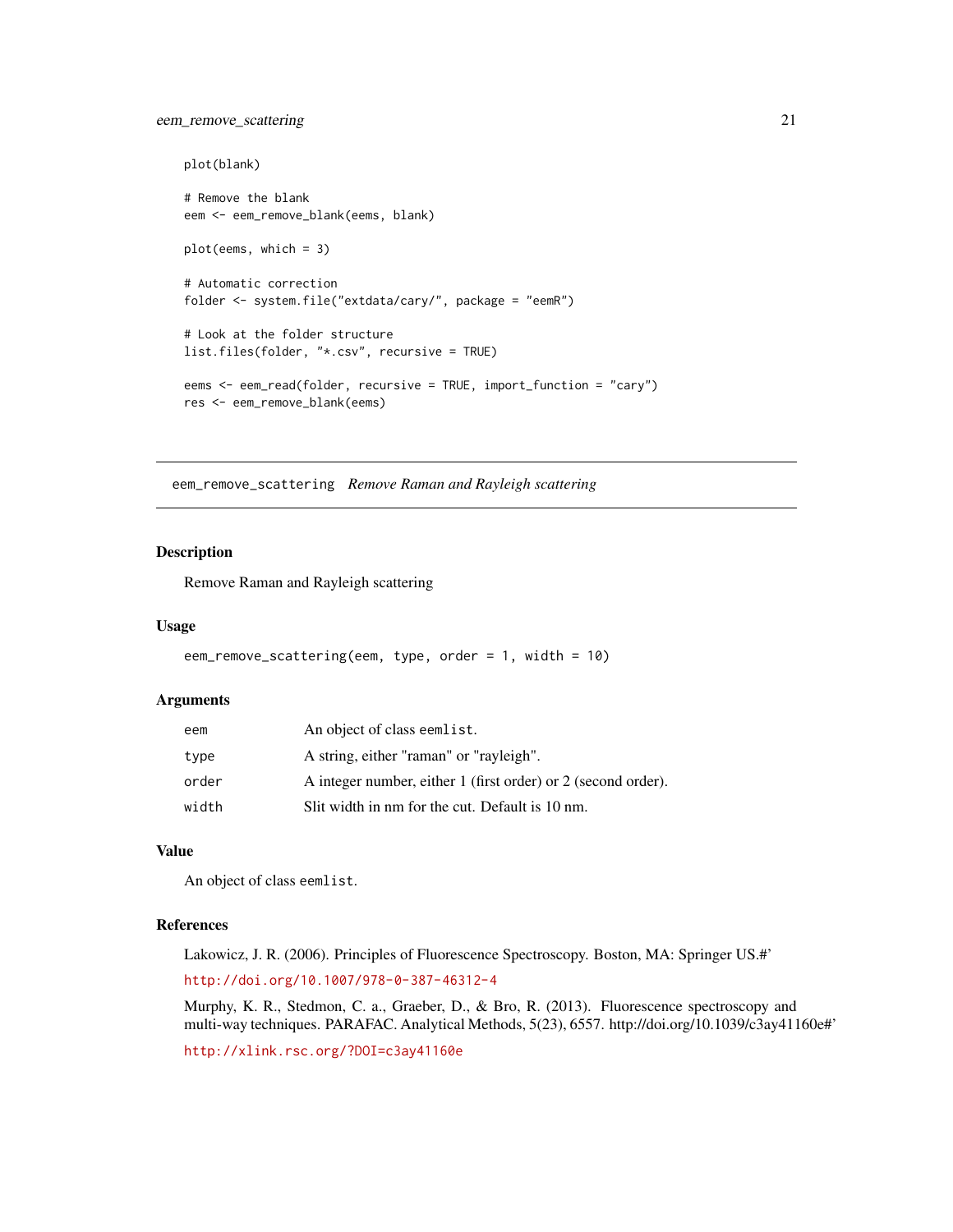# Examples

```
# Open the fluorescence eem
file <- system.file("extdata/cary/scans_day_1", "sample1.csv", package = "eemR")
eem <- eem_read(file, import_function = "cary")
plot(eem)
# Remove the scattering
eem <- eem_remove_scattering(eem = eem, type = "raman", order = 1, width = 10)
eem <- eem_remove_scattering(eem = eem, type = "rayleigh", order = 1, width = 10)
plot(eem)
```
eem\_set\_wavelengths *Set Excitation and/or Emission wavelengths*

#### Description

This function allows to manually specify either excitation or emission vector of wavelengths in EEMs. This function is mostly used with spectrophotometers such as Shimadzu that do not include excitation wavelengths in fluorescence files.

#### Usage

eem\_set\_wavelengths(eem, ex, em)

#### Arguments

| eem | An object of class eemlist.                 |
|-----|---------------------------------------------|
| ex  | A numeric vector of excitation wavelengths. |
| em  | A numeric vector of emission wavelengths.   |

# Value

An object of class eemlist.

# Examples

```
folder <- system.file("extdata/shimadzu", package = "eemR")
eem <- eem_read(folder, import_function = "shimadzu")
eem <- eem_set_wavelengths(eem, ex = seq(230, 450, by = 5))
```
plot(eem)

<span id="page-21-0"></span>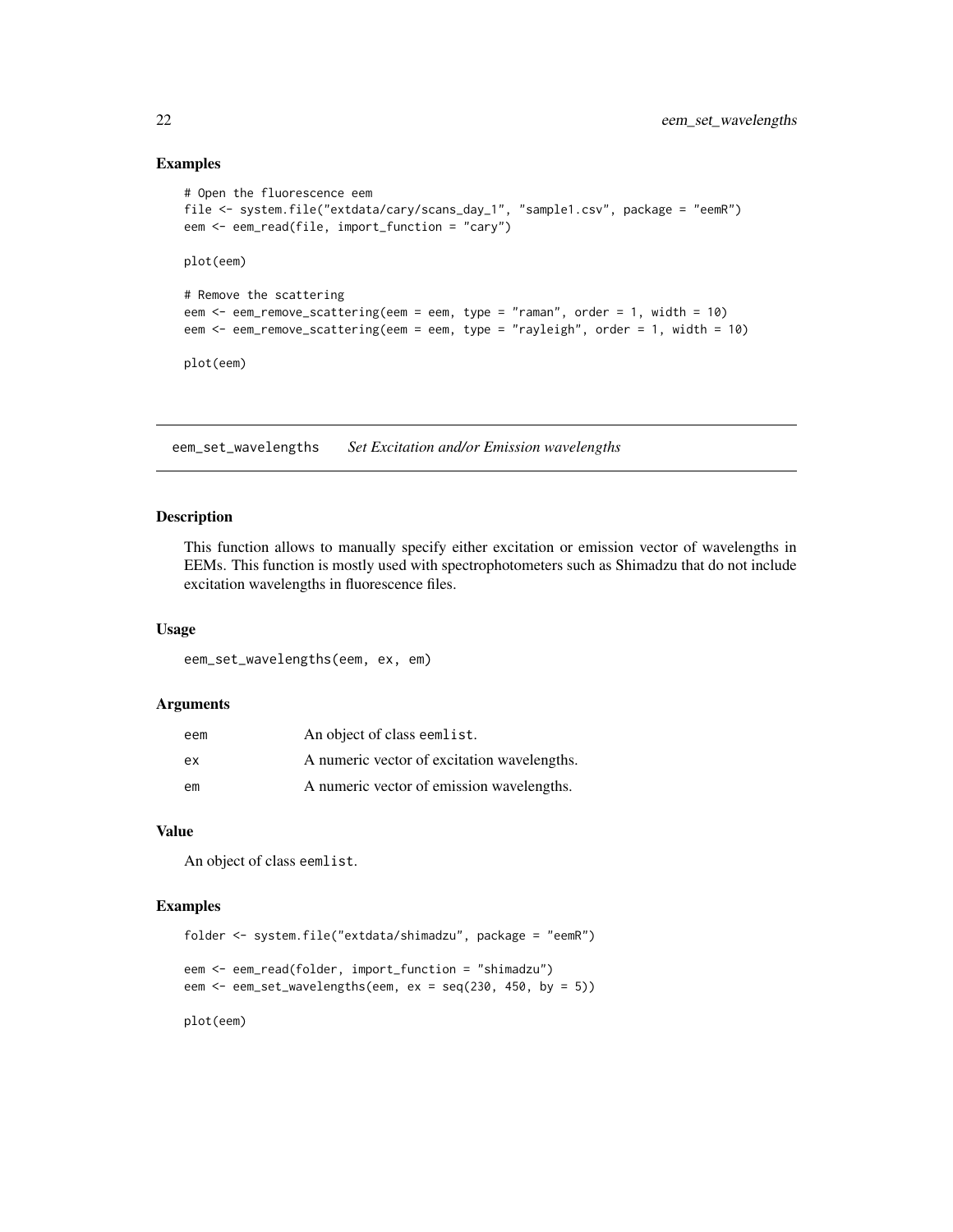<span id="page-22-0"></span>plot.eemlist *Surface plot of eem*

# Description

Surface plot of eem

# Usage

```
## S3 method for class 'eemlist'
plot(x, which = 1, interactive = FALSE,show_peaks = FALSE, ...)
```
# Arguments

| X           | An object of class eemlist.                                                                        |
|-------------|----------------------------------------------------------------------------------------------------|
| which       | An integer representing the index of eem to be plotted.                                            |
| interactive | If TRUE a Shiny app will start to visualize EEMS.                                                  |
| show_peaks  | Boolean indicating if Cobble's peaks should be displayed on the surface plot.<br>Default is FALSE. |
| $\cdots$    | Extra arguments for image.plot.                                                                    |

# Examples

folder <- system.file("extdata/cary/scans\_day\_1/", package = "eemR") eem <- eem\_read(folder, import\_function = "cary")

plot(eem, which = 3)

print.eemlist *Display summary of an eemlist object*

# Description

Display summary of an eemlist object

# Usage

## S3 method for class 'eemlist'  $print(x, \ldots)$ 

# Arguments

|   | An object of class eemlist. |
|---|-----------------------------|
| . | Extra arguments.            |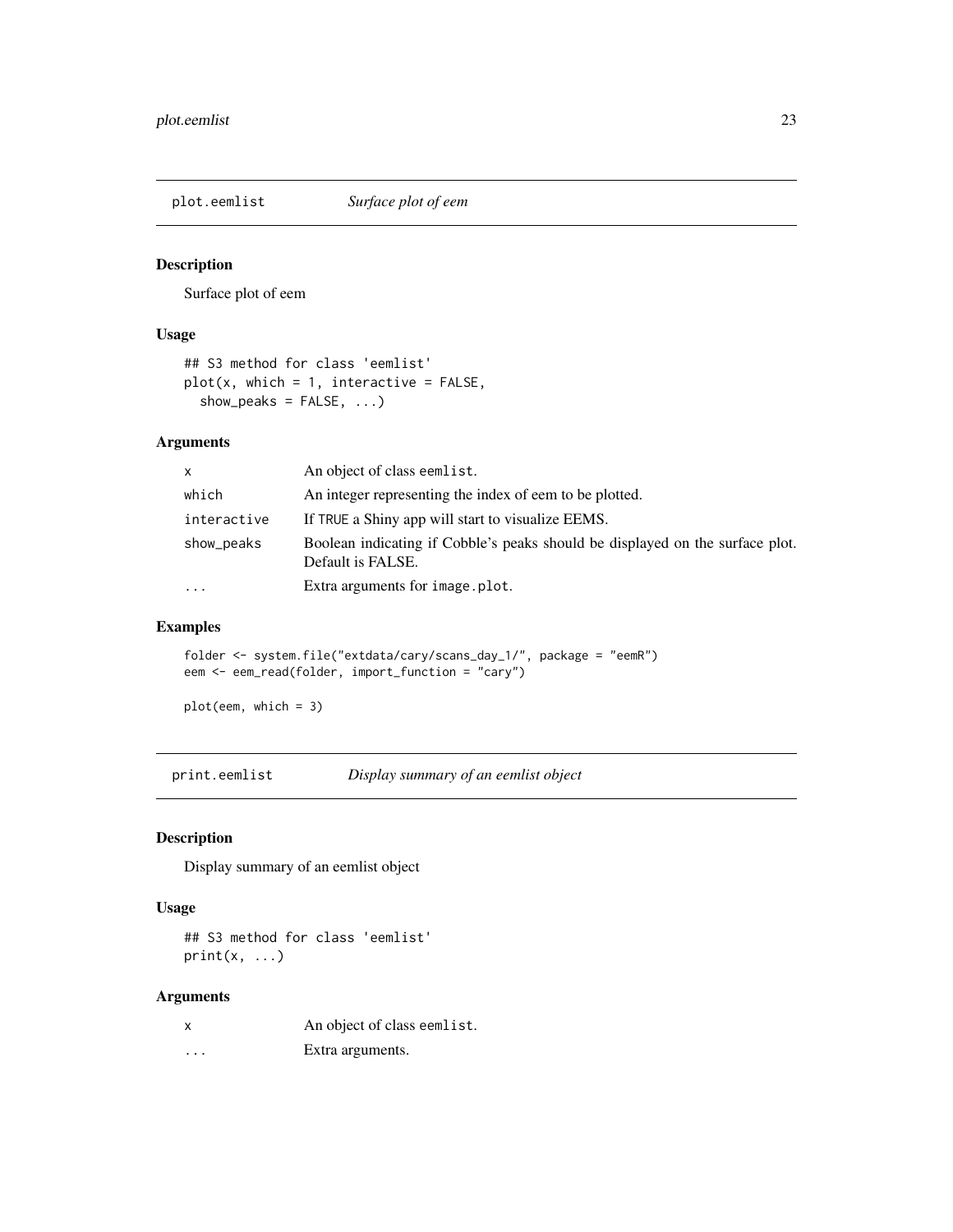# <span id="page-23-0"></span>Value

A data frame containing summarized information on EEMs.

sample Character. Sample name of the EEM,

ex\_min Numerical. Minimum excitation wavelength

ex\_max Numerical. Maximum excitation wavelength

em\_min Numerical. Minimum emission wavelength

em\_max Numerical. Maximum emission wavelength

is\_blank\_corrected Logical. TRUE if the sample has been blank corrected.

is\_scatter\_corrected Logical. TRUE if scattering bands have been removed from the sample.

is\_ife\_corrected Logical. TRUE if the sample has been corrected for inner-filter effect.

is\_raman\_normalized Logical. TRUE if the sample has been Raman normalized.

manufacturer Character. The name of the manufacturer.

# Examples

```
folder <- system.file("extdata/cary", package = "eemR")
eem <- eem_read(folder, recursive = TRUE, import_function = "cary")
```
print(eem)

summary.eemlist *Display summary of an eemlist object*

# Description

Display summary of an eemlist object

#### Usage

## S3 method for class 'eemlist' summary(object, ...)

#### Arguments

object An object of class eemlist.

... Extra arguments.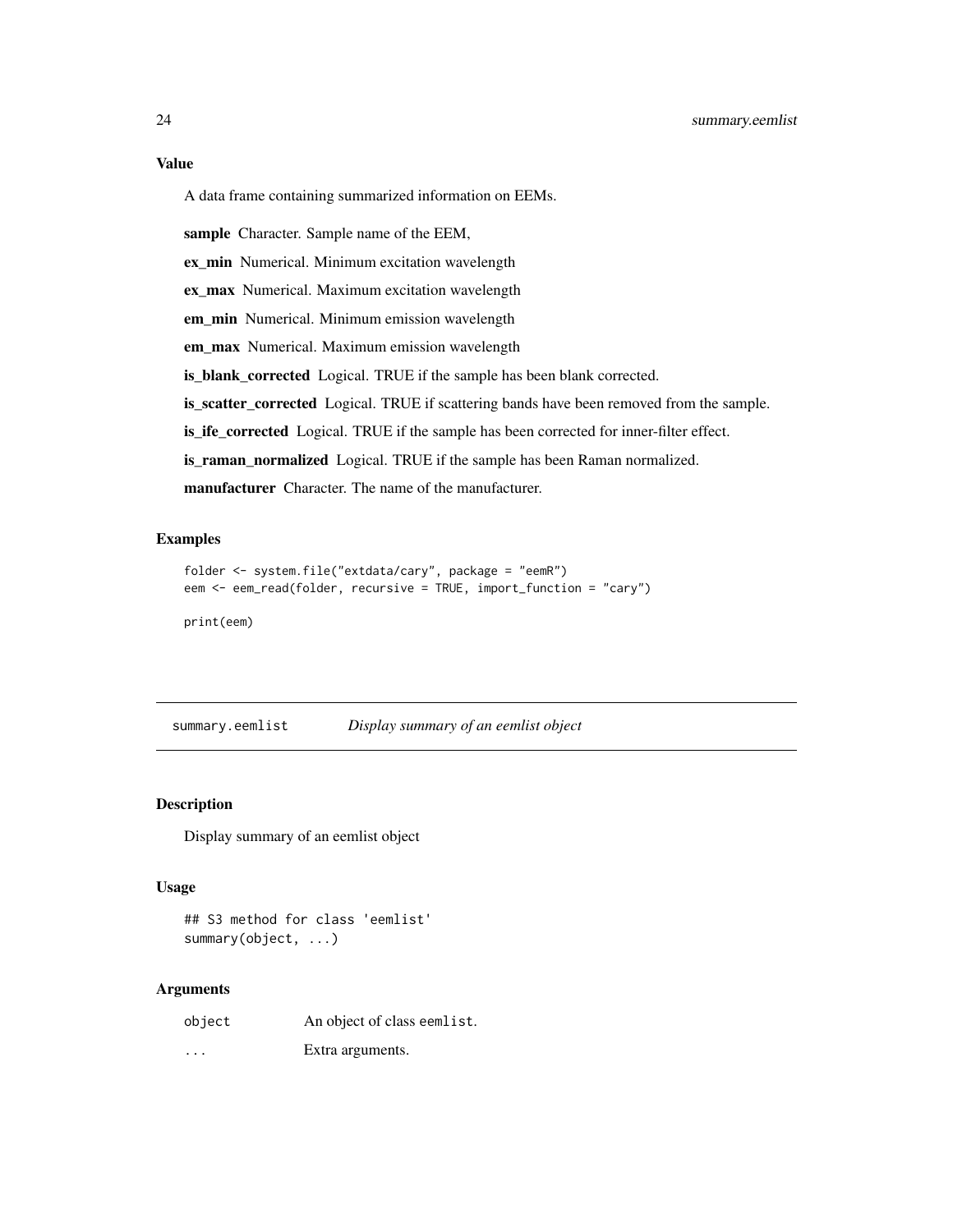### Value

A data frame containing summarized information on EEMs.

sample Character. Sample name of the EEM,

ex\_min Numerical. Minimum excitation wavelength

ex\_max Numerical. Maximum excitation wavelength

em\_min Numerical. Minimum emission wavelength

em\_max Numerical. Maximum emission wavelength

is\_blank\_corrected Logical. TRUE if the sample has been blank corrected.

is\_scatter\_corrected Logical. TRUE if scattering bands have been removed from the sample.

is\_ife\_corrected Logical. TRUE if the sample has been corrected for inner-filter effect.

is\_raman\_normalized Logical. TRUE if the sample has been Raman normalized.

manufacturer Character. The name of the manufacturer.

# Examples

```
folder <- system.file("extdata/cary", package = "eemR")
eem <- eem_read(folder, recursive = TRUE, import_function = "cary")
```
summary(eem)